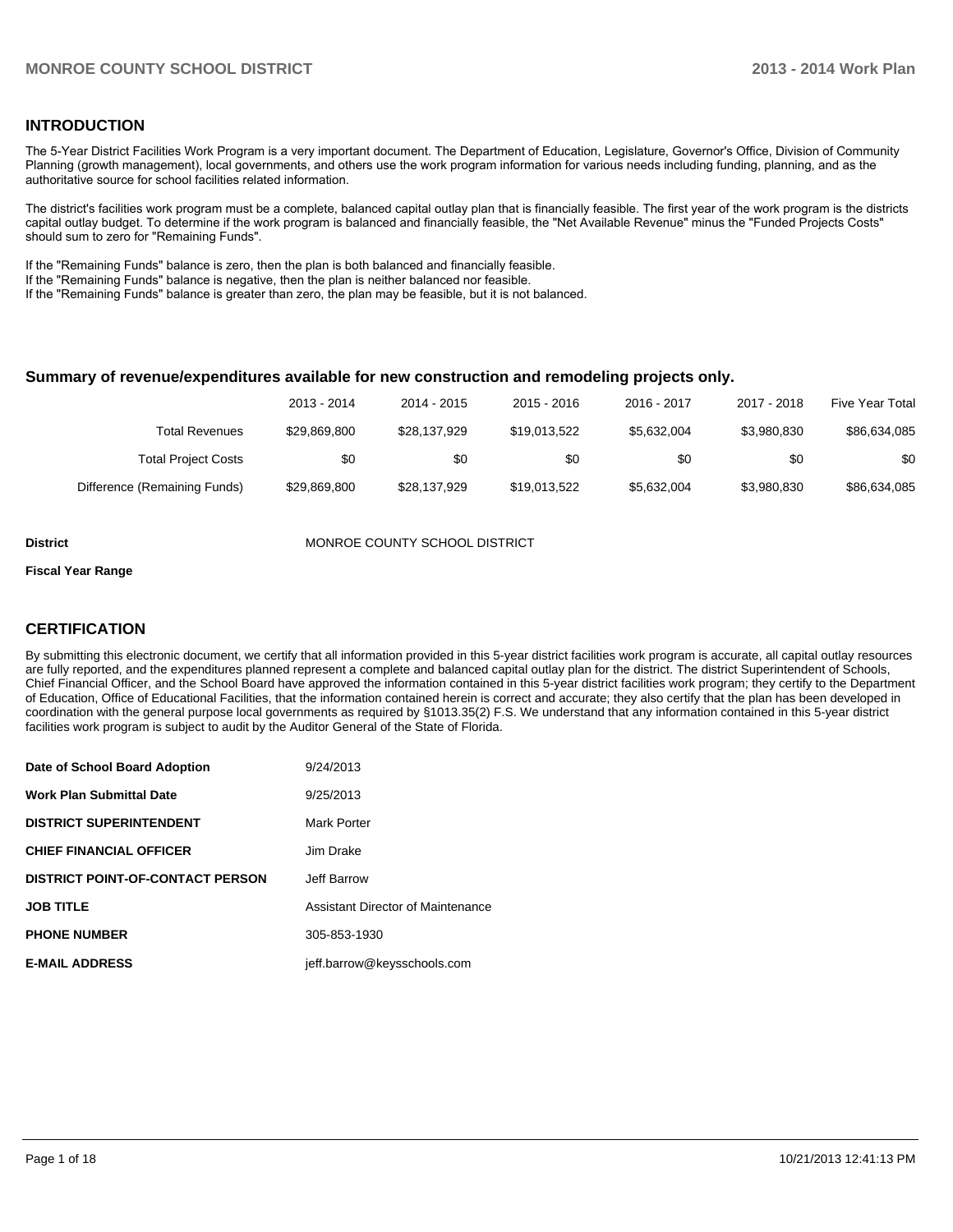## **Expenditures**

#### **Expenditure for Maintenance, Repair and Renovation from 1.50-Mills and PECO**

Annually, prior to the adoption of the district school budget, each school board must prepare a tentative district facilities work program that includes a schedule of major repair and renovation projects necessary to maintain the educational and ancillary facilities of the district.

|                                                                                                                                                                                                                                                                                                                                                               | Item                                                                                                                                                                                                                                                                                                                                                          | 2013 - 2014<br><b>Actual Budget</b> | 2014 - 2015<br>Projected | 2015 - 2016<br>Projected | 2016 - 2017<br>Projected | 2017 - 2018<br>Projected | Total       |  |  |  |
|---------------------------------------------------------------------------------------------------------------------------------------------------------------------------------------------------------------------------------------------------------------------------------------------------------------------------------------------------------------|---------------------------------------------------------------------------------------------------------------------------------------------------------------------------------------------------------------------------------------------------------------------------------------------------------------------------------------------------------------|-------------------------------------|--------------------------|--------------------------|--------------------------|--------------------------|-------------|--|--|--|
| <b>HVAC</b>                                                                                                                                                                                                                                                                                                                                                   |                                                                                                                                                                                                                                                                                                                                                               | \$585,000                           | \$484,000                | \$300,000                | \$300,000                | \$300,000                | \$1,969,000 |  |  |  |
| Locations:                                                                                                                                                                                                                                                                                                                                                    | CORAL SHORES SENIOR HIGH, GERALD ADAMS ELEMENTARY, HORACE O'BRYANT MIDDLE, KEY LARGO SCHOOL, KEY WEST<br>SENIOR HIGH, MAINTENANCE BUILDING, MARATHON SENIOR HIGH, MAY SANDS SCHOOL, PLANTATION KEY SCHOOL, POINCIANA<br>ELEMENTARY, STANLEY SWITLIK ELEMENTARY, SUGARLOAF SCHOOL, TRUMBO ADMINISTRATIVE COMPLEX                                               |                                     |                          |                          |                          |                          |             |  |  |  |
| Flooring                                                                                                                                                                                                                                                                                                                                                      |                                                                                                                                                                                                                                                                                                                                                               | \$100.001                           | \$50,000                 | \$50,000                 | \$50,000                 | \$50,000                 | \$300,001   |  |  |  |
|                                                                                                                                                                                                                                                                                                                                                               | Locations: CORAL SHORES SENIOR HIGH, GERALD ADAMS ELEMENTARY, HORACE O'BRYANT MIDDLE, KEY LARGO SCHOOL, KEY WEST<br>SENIOR HIGH, MAINTENANCE BUILDING, MARATHON SENIOR HIGH, MAY SANDS SCHOOL, PLANTATION KEY SCHOOL, POINCIANA<br>ELEMENTARY, STANLEY SWITLIK ELEMENTARY, SUGARLOAF SCHOOL, TRUMBO ADMINISTRATIVE COMPLEX                                    |                                     |                          |                          |                          |                          |             |  |  |  |
| Roofing                                                                                                                                                                                                                                                                                                                                                       |                                                                                                                                                                                                                                                                                                                                                               | \$162,000                           | \$75,000                 | \$75,000                 | \$75,000                 | \$75,000                 | \$462,000   |  |  |  |
| Locations: CORAL SHORES SENIOR HIGH, GERALD ADAMS ELEMENTARY, GLYNN ARCHER ELEMENTARY, HORACE O'BRYANT MIDDLE, KEY<br>LARGO SCHOOL, KEY WEST SENIOR HIGH, MAINTENANCE BUILDING, MARATHON SENIOR HIGH, MAY SANDS SCHOOL,<br>PLANTATION KEY SCHOOL, POINCIANA ELEMENTARY, STANLEY SWITLIK ELEMENTARY, SUGARLOAF SCHOOL, TRUMBO<br><b>ADMINISTRATIVE COMPLEX</b> |                                                                                                                                                                                                                                                                                                                                                               |                                     |                          |                          |                          |                          |             |  |  |  |
| Safety to Life                                                                                                                                                                                                                                                                                                                                                |                                                                                                                                                                                                                                                                                                                                                               | \$265,000                           | \$100,000                | \$100,000                | \$100,000                | \$100,000                | \$665,000   |  |  |  |
| Locations: CORAL SHORES SENIOR HIGH, GERALD ADAMS ELEMENTARY, GLYNN ARCHER ELEMENTARY, HORACE O'BRYANT MIDDLE, KEY<br>LARGO SCHOOL, KEY WEST SENIOR HIGH, MAINTENANCE BUILDING, MARATHON SENIOR HIGH, MAY SANDS SCHOOL,<br>PLANTATION KEY SCHOOL, POINCIANA ELEMENTARY, STANLEY SWITLIK ELEMENTARY, SUGARLOAF SCHOOL, TRUMBO<br><b>ADMINISTRATIVE COMPLEX</b> |                                                                                                                                                                                                                                                                                                                                                               |                                     |                          |                          |                          |                          |             |  |  |  |
| Fencing                                                                                                                                                                                                                                                                                                                                                       |                                                                                                                                                                                                                                                                                                                                                               | \$85,000                            | \$75,000                 | \$40,000                 | \$40,000                 | \$40,000                 | \$280,000   |  |  |  |
| CORAL SHORES SENIOR HIGH, GERALD ADAMS ELEMENTARY, GLYNN ARCHER ELEMENTARY, HORACE O'BRYANT MIDDLE, KEY<br>Locations:<br>LARGO SCHOOL, KEY WEST SENIOR HIGH, MAINTENANCE BUILDING, MARATHON SENIOR HIGH, MAY SANDS SCHOOL,<br>PLANTATION KEY SCHOOL, POINCIANA ELEMENTARY, STANLEY SWITLIK ELEMENTARY, SUGARLOAF SCHOOL, TRUMBO<br>ADMINISTRATIVE COMPLEX     |                                                                                                                                                                                                                                                                                                                                                               |                                     |                          |                          |                          |                          |             |  |  |  |
| Parking                                                                                                                                                                                                                                                                                                                                                       |                                                                                                                                                                                                                                                                                                                                                               | \$0 <sub>1</sub>                    | \$20,000                 | \$30,000                 | \$50,000                 | \$100,000                | \$200,000   |  |  |  |
| Locations:                                                                                                                                                                                                                                                                                                                                                    | CORAL SHORES SENIOR HIGH, GERALD ADAMS ELEMENTARY, GLYNN ARCHER ELEMENTARY, HORACE O'BRYANT MIDDLE, KEY<br>LARGO SCHOOL, KEY WEST SENIOR HIGH, MAINTENANCE BUILDING, MARATHON SENIOR HIGH, MAY SANDS SCHOOL,<br>PLANTATION KEY SCHOOL, POINCIANA ELEMENTARY, STANLEY SWITLIK ELEMENTARY, SUGARLOAF SCHOOL, TRUMBO<br>ADMINISTRATIVE COMPLEX                   |                                     |                          |                          |                          |                          |             |  |  |  |
| Electrical                                                                                                                                                                                                                                                                                                                                                    |                                                                                                                                                                                                                                                                                                                                                               | \$90,000                            | \$40,000                 | \$80,000                 | \$40,000                 | \$40,000                 | \$290,000   |  |  |  |
| Locations:                                                                                                                                                                                                                                                                                                                                                    | CORAL SHORES SENIOR HIGH, GERALD ADAMS ELEMENTARY, GLYNN ARCHER ELEMENTARY, HORACE O'BRYANT MIDDLE, KEY<br>LARGO SCHOOL, KEY WEST SENIOR HIGH, MAINTENANCE BUILDING, MARATHON SENIOR HIGH, MAY SANDS SCHOOL,<br>PLANTATION KEY SCHOOL, POINCIANA ELEMENTARY, STANLEY SWITLIK ELEMENTARY, SUGARLOAF SCHOOL, TRUMBO<br>ADMINISTRATIVE COMPLEX                   |                                     |                          |                          |                          |                          |             |  |  |  |
| Fire Alarm                                                                                                                                                                                                                                                                                                                                                    |                                                                                                                                                                                                                                                                                                                                                               | \$25,000                            | \$25,000                 | \$25,000                 | \$25,000                 | \$25,000                 | \$125,000   |  |  |  |
|                                                                                                                                                                                                                                                                                                                                                               | Locations: CORAL SHORES SENIOR HIGH, GERALD ADAMS ELEMENTARY, GLYNN ARCHER ELEMENTARY, HORACE O'BRYANT MIDDLE, KEY<br>LARGO SCHOOL, KEY WEST SENIOR HIGH, MAINTENANCE BUILDING, MARATHON SENIOR HIGH, MAY SANDS SCHOOL<br>PLANTATION KEY SCHOOL, POINCIANA ELEMENTARY, STANLEY SWITLIK ELEMENTARY, SUGARLOAF SCHOOL, TRUMBO<br>ADMINISTRATIVE COMPLEX         |                                     |                          |                          |                          |                          |             |  |  |  |
| Telephone/Intercom System                                                                                                                                                                                                                                                                                                                                     |                                                                                                                                                                                                                                                                                                                                                               | \$70,000                            | \$20,000                 | \$20,000                 | \$20,000                 | \$20,000                 | \$150,000   |  |  |  |
|                                                                                                                                                                                                                                                                                                                                                               | Locations: CORAL SHORES SENIOR HIGH, GERALD ADAMS ELEMENTARY, GLYNN ARCHER ELEMENTARY, HORACE O'BRYANT MIDDLE, KEY<br>LARGO SCHOOL, KEY WEST SENIOR HIGH, MAINTENANCE BUILDING, MARATHON SENIOR HIGH, MAY SANDS SCHOOL,<br>PLANTATION KEY SCHOOL, POINCIANA ELEMENTARY, STANLEY SWITLIK ELEMENTARY, SUGARLOAF SCHOOL, TRUMBO<br><b>ADMINISTRATIVE COMPLEX</b> |                                     |                          |                          |                          |                          |             |  |  |  |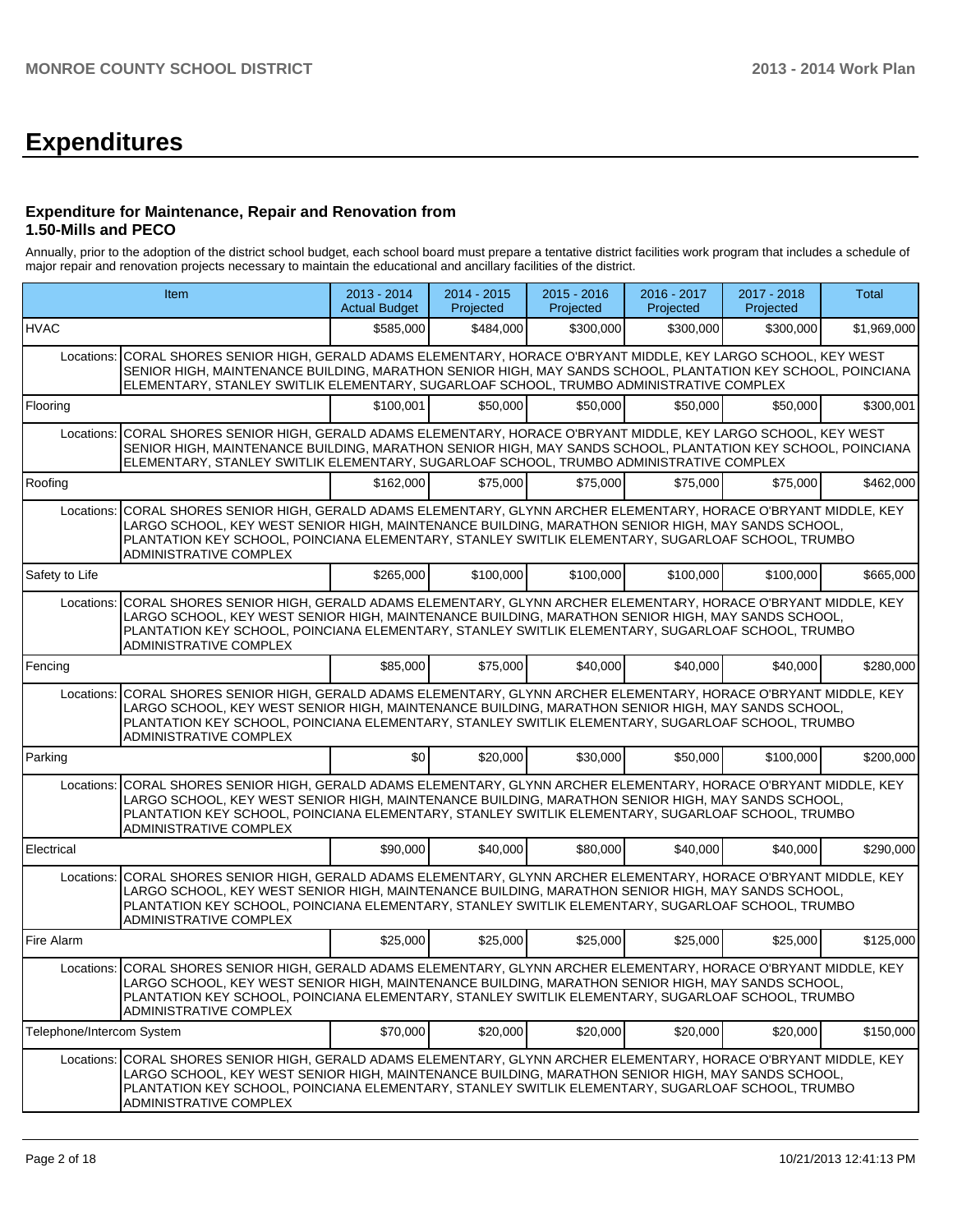| Closed Circuit Television                                                                                                                                                                                                                                                                                                                                       |                                                                                                                                                                                                                                                                                                                                                               | \$0         | \$5,000     | \$5,000     | \$5,000   | \$5,000   | \$20,000    |  |  |  |  |
|-----------------------------------------------------------------------------------------------------------------------------------------------------------------------------------------------------------------------------------------------------------------------------------------------------------------------------------------------------------------|---------------------------------------------------------------------------------------------------------------------------------------------------------------------------------------------------------------------------------------------------------------------------------------------------------------------------------------------------------------|-------------|-------------|-------------|-----------|-----------|-------------|--|--|--|--|
|                                                                                                                                                                                                                                                                                                                                                                 | Locations: CORAL SHORES SENIOR HIGH, GERALD ADAMS ELEMENTARY, GLYNN ARCHER ELEMENTARY, HORACE O'BRYANT MIDDLE, KEY<br>LARGO SCHOOL, KEY WEST SENIOR HIGH, MAINTENANCE BUILDING, MARATHON SENIOR HIGH, MAY SANDS SCHOOL,<br>PLANTATION KEY SCHOOL, POINCIANA ELEMENTARY, STANLEY SWITLIK ELEMENTARY, SUGARLOAF SCHOOL                                          |             |             |             |           |           |             |  |  |  |  |
| Paint                                                                                                                                                                                                                                                                                                                                                           | \$386.154<br>\$400,000<br>\$300,000<br>\$200,000<br>\$200,000                                                                                                                                                                                                                                                                                                 |             |             |             |           |           | \$1,486,154 |  |  |  |  |
|                                                                                                                                                                                                                                                                                                                                                                 | Locations: CORAL SHORES SENIOR HIGH, GERALD ADAMS ELEMENTARY, GLYNN ARCHER ELEMENTARY, HORACE O'BRYANT MIDDLE, KEY<br>LARGO SCHOOL, KEY WEST SENIOR HIGH, MAINTENANCE BUILDING, MARATHON SENIOR HIGH, MAY SANDS SCHOOL,<br>PLANTATION KEY SCHOOL, POINCIANA ELEMENTARY, STANLEY SWITLIK ELEMENTARY, SUGARLOAF SCHOOL, TRUMBO<br><b>ADMINISTRATIVE COMPLEX</b> |             |             |             |           |           |             |  |  |  |  |
| Maintenance/Repair                                                                                                                                                                                                                                                                                                                                              |                                                                                                                                                                                                                                                                                                                                                               | \$155,000   | \$52,000    | \$90,000    | \$40,000  | \$40,000  | \$377,000   |  |  |  |  |
| Locations:   CORAL SHORES SENIOR HIGH, GERALD ADAMS ELEMENTARY, GLYNN ARCHER ELEMENTARY, HORACE O'BRYANT MIDDLE, KEY<br>LARGO SCHOOL, KEY WEST SENIOR HIGH, MAINTENANCE BUILDING, MARATHON SENIOR HIGH, MAY SANDS SCHOOL,<br>PLANTATION KEY SCHOOL, POINCIANA ELEMENTARY, STANLEY SWITLIK ELEMENTARY, SUGARLOAF SCHOOL, TRUMBO<br><b>ADMINISTRATIVE COMPLEX</b> |                                                                                                                                                                                                                                                                                                                                                               |             |             |             |           |           |             |  |  |  |  |
|                                                                                                                                                                                                                                                                                                                                                                 | Sub Total:                                                                                                                                                                                                                                                                                                                                                    | \$1,923,155 | \$1,346,000 | \$1,115,000 | \$945,000 | \$995,000 | \$6,324,155 |  |  |  |  |

| IPECO Maintenance Expenditures | <b>\$0</b>   | \$0            | \$0 <sub>1</sub> | $\sim$<br>Ψ | \$0         | \$0         |
|--------------------------------|--------------|----------------|------------------|-------------|-------------|-------------|
| I.50 Mill Sub Total: I         | \$3,104,434] | 000,<br>0.4744 | \$1,435,000      | \$1,455,000 | \$1,555,000 | \$9,260,434 |

|                               | Other Items                                                                                                                                                                                                                                                                                                                                           | $2013 - 2014$<br><b>Actual Budget</b> | $2014 - 2015$<br>Projected | $2015 - 2016$<br>Projected | $2016 - 2017$<br>Projected | 2017 - 2018<br>Projected | Total       |  |
|-------------------------------|-------------------------------------------------------------------------------------------------------------------------------------------------------------------------------------------------------------------------------------------------------------------------------------------------------------------------------------------------------|---------------------------------------|----------------------------|----------------------------|----------------------------|--------------------------|-------------|--|
| <b>Carpentry Projects</b>     |                                                                                                                                                                                                                                                                                                                                                       | \$95,000                              | \$10,000                   | \$55,000                   | \$75,000                   | \$75,000                 | \$310,000   |  |
|                               | Locations CORAL SHORES SENIOR HIGH, GERALD ADAMS ELEMENTARY, GLYNN ARCHER ELEMENTARY, HORACE O'BRYANT MIDDLE,<br>KEY LARGO SCHOOL, KEY WEST SENIOR HIGH, MAINTENANCE BUILDING, MARATHON SENIOR HIGH, MAY SANDS SCHOOL,<br>PLANTATION KEY SCHOOL, POINCIANA ELEMENTARY, STANLEY SWITLIK ELEMENTARY, SUGARLOAF SCHOOL, TRUMBO<br>ADMINISTRATIVE COMPLEX |                                       |                            |                            |                            |                          |             |  |
| WWTP Maint and Repair         |                                                                                                                                                                                                                                                                                                                                                       | \$283.166                             | \$50,000                   | \$50,000                   | \$270,000                  | \$270,000                | \$923,166   |  |
|                               | Locations CORAL SHORES SENIOR HIGH, GERALD ADAMS ELEMENTARY, GLYNN ARCHER ELEMENTARY, HORACE O'BRYANT MIDDLE,<br>KEY LARGO SCHOOL, KEY WEST SENIOR HIGH, MAINTENANCE BUILDING, MARATHON SENIOR HIGH, MAY SANDS SCHOOL,<br>PLANTATION KEY SCHOOL, POINCIANA ELEMENTARY, STANLEY SWITLIK ELEMENTARY, SUGARLOAF SCHOOL, TRUMBO<br>ADMINISTRATIVE COMPLEX |                                       |                            |                            |                            |                          |             |  |
| Plumbing                      |                                                                                                                                                                                                                                                                                                                                                       | \$15,000                              | \$20,000                   | \$40,000                   | \$40,000                   | \$40,000                 | \$155,000   |  |
|                               | Locations CORAL SHORES SENIOR HIGH, GERALD ADAMS ELEMENTARY, GLYNN ARCHER ELEMENTARY, HORACE O'BRYANT MIDDLE,<br>KEY LARGO SCHOOL, KEY WEST SENIOR HIGH, MAINTENANCE BUILDING, MARATHON SENIOR HIGH, MAY SANDS SCHOOL,<br>PLANTATION KEY SCHOOL, POINCIANA ELEMENTARY, STANLEY SWITLIK ELEMENTARY, SUGARLOAF SCHOOL, TRUMBO<br>ADMINISTRATIVE COMPLEX |                                       |                            |                            |                            |                          |             |  |
| <b>Concrete Repairs</b>       |                                                                                                                                                                                                                                                                                                                                                       | \$10,000                              | \$10,000                   | \$25,000                   | \$25,000                   | \$25,000                 | \$95,000    |  |
|                               | Locations CORAL SHORES SENIOR HIGH, GERALD ADAMS ELEMENTARY, GLYNN ARCHER ELEMENTARY, HORACE O'BRYANT MIDDLE,<br>KEY LARGO SCHOOL, KEY WEST SENIOR HIGH, MAINTENANCE BUILDING, MARATHON SENIOR HIGH, MAY SANDS SCHOOL,<br>PLANTATION KEY SCHOOL, POINCIANA ELEMENTARY, STANLEY SWITLIK ELEMENTARY, SUGARLOAF SCHOOL, TRUMBO<br>ADMINISTRATIVE COMPLEX |                                       |                            |                            |                            |                          |             |  |
| Sitework/Drainage Maintenance |                                                                                                                                                                                                                                                                                                                                                       | \$0                                   | \$10,000                   | \$50,000                   | \$50,000                   | \$50,000                 | \$160,000   |  |
|                               | Locations CORAL SHORES SENIOR HIGH, GERALD ADAMS ELEMENTARY, GLYNN ARCHER ELEMENTARY, HORACE O'BRYANT MIDDLE,<br>KEY LARGO SCHOOL, MARATHON SENIOR HIGH, PLANTATION KEY SCHOOL, POINCIANA ELEMENTARY, STANLEY SWITLIK<br>ELEMENTARY, SUGARLOAF SCHOOL                                                                                                 |                                       |                            |                            |                            |                          |             |  |
| Small Construction Proj       |                                                                                                                                                                                                                                                                                                                                                       | \$778.113                             | \$265,000                  | \$100,000                  | \$50,000                   | \$100,000                | \$1,293,113 |  |
|                               | Locations CORAL SHORES SENIOR HIGH, GERALD ADAMS ELEMENTARY, GLYNN ARCHER ELEMENTARY, HORACE O'BRYANT MIDDLE,<br>KEY LARGO SCHOOL, KEY WEST SENIOR HIGH, MAINTENANCE BUILDING, MARATHON SENIOR HIGH, MAY SANDS SCHOOL,<br>PLANTATION KEY SCHOOL, POINCIANA ELEMENTARY, STANLEY SWITLIK ELEMENTARY, SUGARLOAF SCHOOL, TRUMBO<br>ADMINISTRATIVE COMPLEX |                                       |                            |                            |                            |                          |             |  |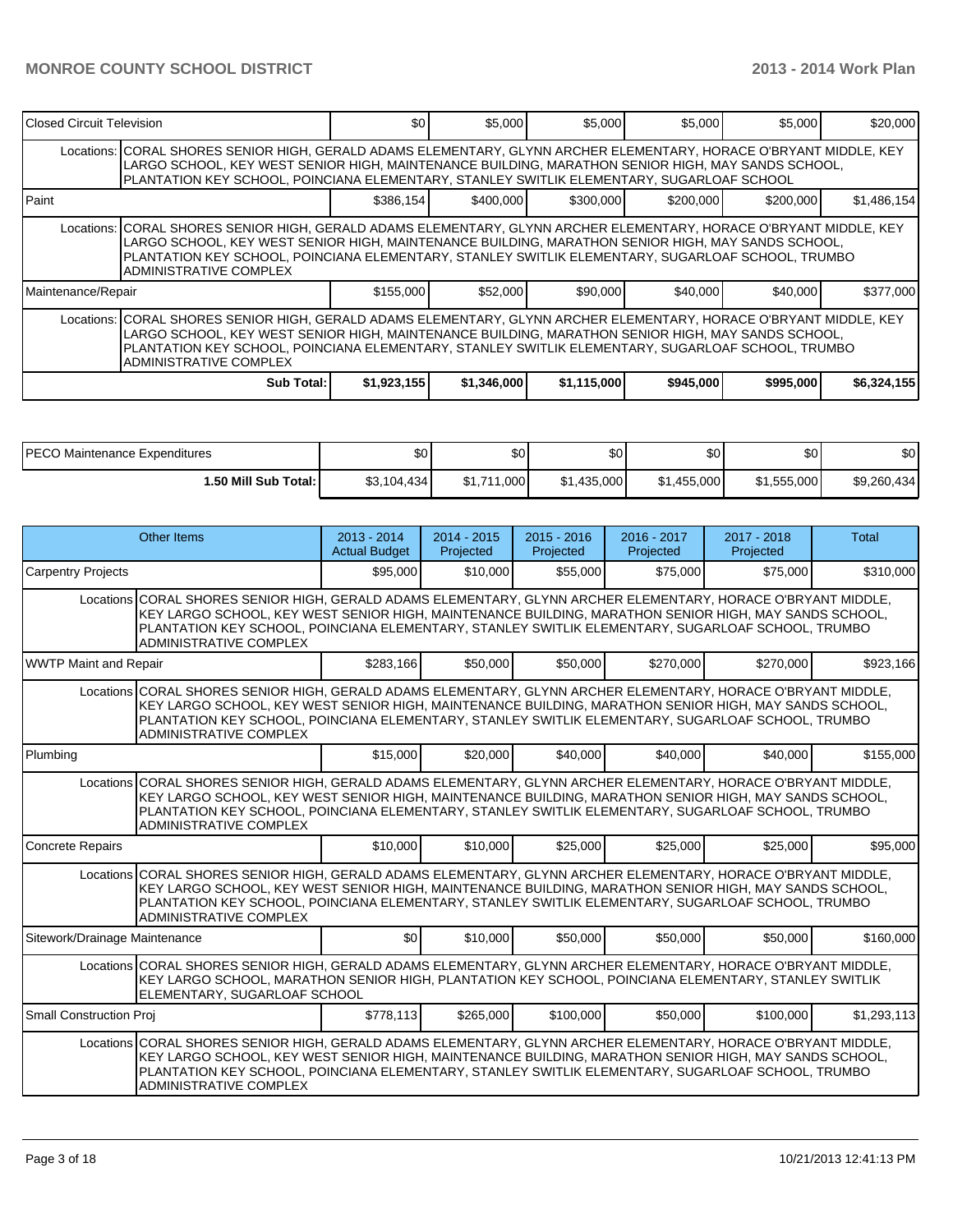| Total:<br>. | \$3.104.434 | 1.000<br><b>C4 744</b> | \$1,435,000 | 455<br>\$1,455,000 | \$1,555,000 | \$9,260,434 |
|-------------|-------------|------------------------|-------------|--------------------|-------------|-------------|

#### **Local 1.50 Mill Expenditure For Maintenance, Repair and Renovation**

Anticipated expenditures expected from local funding sources over the years covered by the current work plan.

| Item                                                         | 2013 - 2014<br><b>Actual Budget</b> | 2014 - 2015<br>Projected | 2015 - 2016<br>Projected | 2016 - 2017<br>Projected | 2017 - 2018<br>Projected | <b>Total</b> |
|--------------------------------------------------------------|-------------------------------------|--------------------------|--------------------------|--------------------------|--------------------------|--------------|
| Remaining Maint and Repair from 1.5 Mills                    | \$3,104,434                         | \$1,711,000              | \$1,435,000              | \$1,455,000              | \$1,555,000              | \$9,260,434  |
| Maintenance/Repair Salaries                                  | \$2,373,169                         | \$2,420,024              | \$2,420,024              | \$2,420,024              | \$2,420,024              | \$12,053,265 |
| <b>School Bus Purchases</b>                                  | \$600,000                           | \$400,000                | \$300,000                | \$300,000                | \$300,000                | \$1,900,000  |
| <b>Other Vehicle Purchases</b>                               | \$0                                 | \$60,000                 | \$60,000                 | \$60,000                 | \$60,000                 | \$240,000    |
| Capital Outlay Equipment                                     | \$722,221                           | \$730,000                | \$730,000                | \$730,000                | \$730,000                | \$3,642,221  |
| Rent/Lease Payments                                          | \$200,000                           | \$200,000                | \$200,000                | \$200,000                | \$200,000                | \$1,000,000  |
| <b>COP Debt Service</b>                                      | \$5,218,706                         | \$4,960,152              | \$4,620,400              | \$2,681,975              | \$2,365,194              | \$19,846,427 |
| Rent/Lease Relocatables                                      | \$35,000                            | \$55,000                 | \$55,000                 | \$55,000                 | \$55,000                 | \$255,000    |
| <b>Environmental Problems</b>                                | \$0                                 | \$0                      | \$0                      | \$0                      | \$0                      | \$0          |
| ls.1011.14 Debt Service                                      | \$0                                 | \$0                      | \$0                      | \$0                      | \$0                      | \$0          |
| <b>Special Facilities Construction Account</b>               | \$0                                 | \$0                      | \$0                      | \$0                      | \$0                      | \$0          |
| Premiums for Property Casualty Insurance - 1011.71<br>(4a,b) | \$475,000                           | \$475,000                | \$475,000                | \$475,000                | \$475,000                | \$2,375,000  |
| Qualified School Construction Bonds (QSCB)                   | \$0                                 | \$0                      | \$0                      | \$0                      | \$0                      | \$0          |
| Qualified Zone Academy Bonds (QZAB)                          | \$0                                 | \$0                      | \$0                      | \$0                      | \$0                      | \$0          |
| <b>Charter PECO Payments</b>                                 | \$1                                 | \$1                      | \$1                      | \$1                      | \$1                      | \$5          |
| <b>Maintenance Supplies</b>                                  | \$833,180                           | \$296,000                | \$296,000                | \$296,000                | \$296,000                | \$2,017,180  |
| <b>Local Expenditure Totals:</b>                             | \$13,561,711                        | \$11,307,177             | \$10,591,425             | \$8,673,000              | \$8,456,219              | \$52,589,532 |
|                                                              |                                     |                          |                          |                          |                          |              |

### **Revenue**

#### **1.50 Mill Revenue Source**

Schedule of Estimated Capital Outlay Revenue from each currently approved source which is estimated to be available for expenditures on the projects included in the tentative district facilities work program. All amounts are NET after considering carryover balances, interest earned, new COP's, 1011.14 and 1011.15 loans, etc. Districts cannot use 1.5-Mill funds for salaries except for those explicitly associated with maintenance/repair projects. (1011.71 (5), F.S.)

| Item                                                                                | Fund | $2013 - 2014$<br><b>Actual Value</b> | $2014 - 2015$<br>Projected | $2015 - 2016$<br>Projected | $2016 - 2017$<br>Projected | 2017 - 2018<br>Projected | <b>Total</b>      |
|-------------------------------------------------------------------------------------|------|--------------------------------------|----------------------------|----------------------------|----------------------------|--------------------------|-------------------|
| (1) Non-exempt property<br>lassessed valuation                                      |      | \$20,513,681,022                     | \$20,513,681,022           | \$20,513,681,022           | \$20,513,681,022           | \$20,513,681,022         | \$102,568,405,110 |
| (2) The Millege projected for<br>discretionary capital outlay per<br>ls.1011.71     |      | 0.50                                 | 0.50                       | 0.50                       | 0.50                       | 0.50                     |                   |
| $(3)$ Full value of the 1.50-Mill<br>discretionary capital outlay per<br>ls.1011.71 |      | \$34,462,984                         | \$34,462,984               | \$34,462,984               | \$34.462.984               | \$34,462,984             | \$172,314,920     |
| $(4)$ Value of the portion of the 1.50<br>l-Mill ACTUALLY levied                    | 370  | \$9,846,567                          | \$9,846,567                | \$9,846,567                | \$9,846,567                | \$9,846,567              | \$49,232,835      |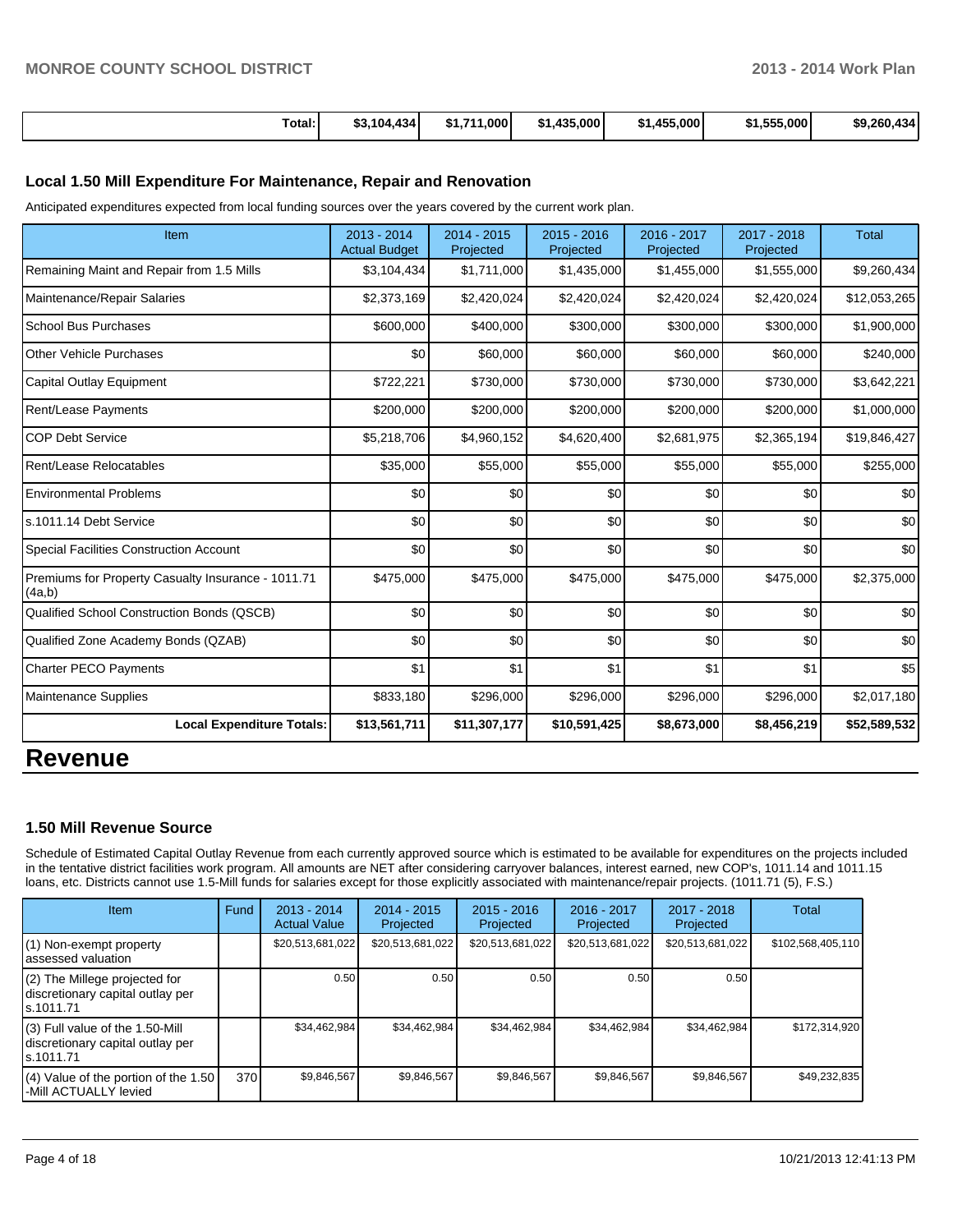| $(5)$ Difference of lines (3) and (4) | \$24,616,417 | \$24,616,417 | \$24,616,417 | \$24,616,417 | \$24,616,417 | \$123,082,085 |
|---------------------------------------|--------------|--------------|--------------|--------------|--------------|---------------|
|                                       |              |              |              |              |              |               |

#### **PECO Revenue Source**

The figure in the row designated "PECO Maintenance" will be subtracted from funds available for new construction because PECO maintenance dollars cannot be used for new construction.

| <b>Item</b>                          | Fund | $2013 - 2014$<br><b>Actual Budget</b> | $2014 - 2015$<br>Projected | $2015 - 2016$<br>Projected | 2016 - 2017<br>Projected | 2017 - 2018<br>Projected | Total |
|--------------------------------------|------|---------------------------------------|----------------------------|----------------------------|--------------------------|--------------------------|-------|
| <b>PECO New Construction</b>         | 340  | \$0                                   | \$0                        | \$0                        | \$0                      | \$0                      | \$0   |
| <b>PECO Maintenance Expenditures</b> |      | \$0                                   | \$0                        | \$0                        | \$0                      | \$0                      | \$0   |
|                                      |      | \$0 I                                 | \$0                        | \$0                        | \$0                      | \$0                      | \$0   |

#### **CO & DS Revenue Source**

Revenue from Capital Outlay and Debt Service funds.

| Item                                               | Fund             | $2013 - 2014$<br><b>Actual Budget</b> | $2014 - 2015$<br>Projected | $2015 - 2016$<br>Projected | $2016 - 2017$<br>Projected | $2017 - 2018$<br>Projected | Total     |
|----------------------------------------------------|------------------|---------------------------------------|----------------------------|----------------------------|----------------------------|----------------------------|-----------|
| ICO & DS Cash Flow-through<br><b>I</b> Distributed | 360              | \$53.099                              | \$53.099                   | \$53.099                   | \$53.099                   | \$53,099                   | \$265.495 |
| ICO & DS Interest on<br>Undistributed CO           | 360 <sup>I</sup> | \$2,914                               | \$2,914                    | \$2,914                    | \$2.914                    | \$2,914                    | \$14,570  |
|                                                    |                  | \$56,013                              | \$56,013                   | \$56,013                   | \$56,013                   | \$56,013                   | \$280,065 |

#### **Fair Share Revenue Source**

All legally binding commitments for proportionate fair-share mitigation for impacts on public school facilities must be included in the 5-year district work program.

Nothing reported for this section.

#### **Sales Surtax Referendum**

Specific information about any referendum for a 1-cent or ½-cent surtax referendum during the previous year.

**Did the school district hold a surtax referendum during the past fiscal year 2012 - 2013?**

No

#### **Additional Revenue Source**

Any additional revenue sources

| Item                                      | 2013 - 2014<br><b>Actual Value</b> | $2014 - 2015$<br>Projected | $2015 - 2016$<br>Projected | $2016 - 2017$<br>Projected | 2017 - 2018<br>Projected | Total |
|-------------------------------------------|------------------------------------|----------------------------|----------------------------|----------------------------|--------------------------|-------|
| Proceeds from a s.1011.14/15 F.S. Loans I | \$0 <sub>1</sub>                   | \$٥١                       | \$0                        | \$٥١                       | \$0                      | \$0   |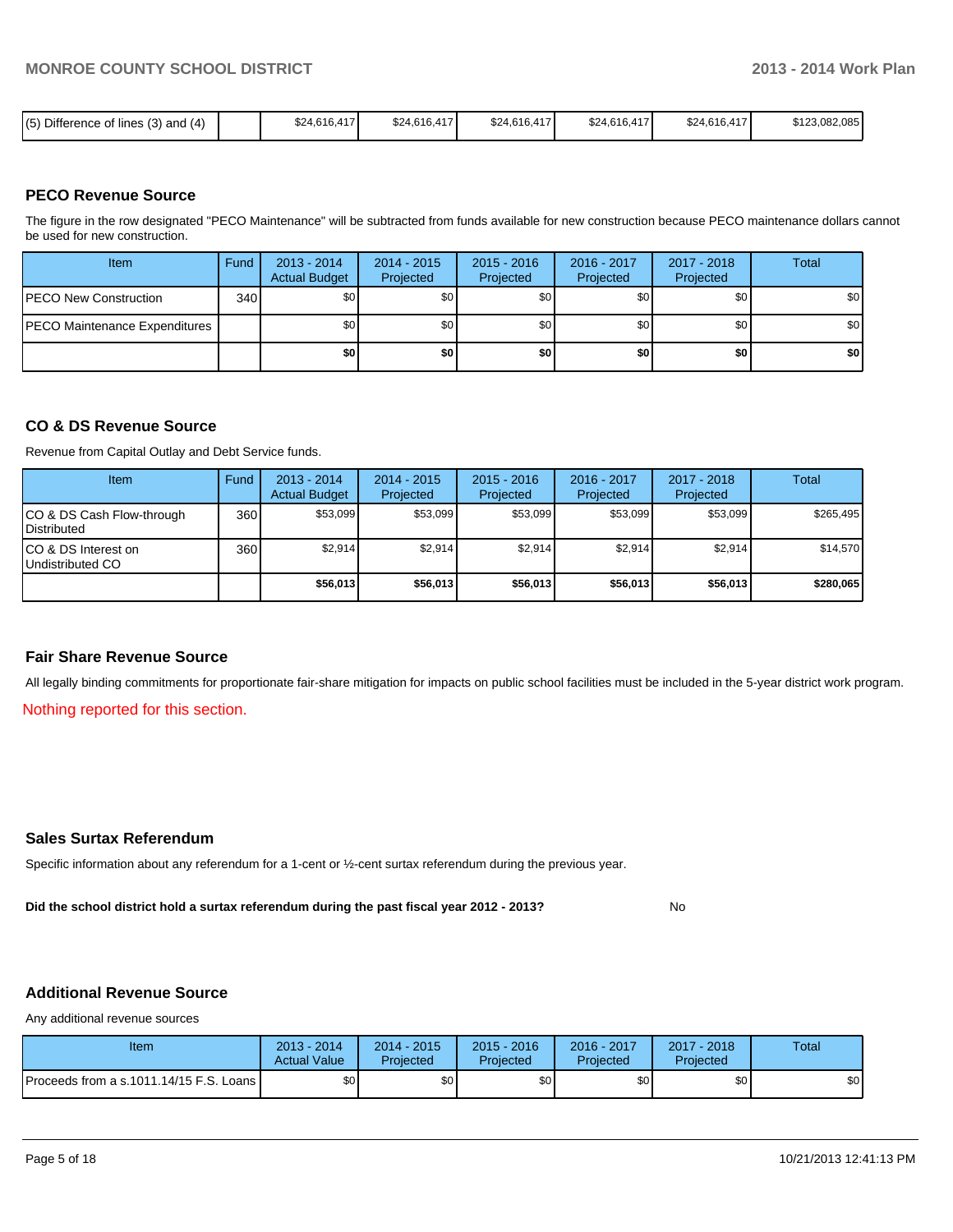#### **MONROE COUNTY SCHOOL DISTRICT 2013 - 2014 Work Plan**

| District Bonds - Voted local bond<br>referendum proceeds per s.9, Art VII<br><b>State Constitution</b>                    | \$0          | \$0          | \$0          | \$0         | \$0         | \$0          |
|---------------------------------------------------------------------------------------------------------------------------|--------------|--------------|--------------|-------------|-------------|--------------|
| Proceeds from Special Act Bonds                                                                                           | \$0          | \$0          | \$0          | \$0         | \$0         | \$0          |
| Estimated Revenue from CO & DS Bond<br>Sale                                                                               | \$0          | \$0          | \$0          | \$0         | \$0         | \$0          |
| Proceeds from Voted Capital<br>Improvements millage                                                                       | \$0          | \$0          | \$0          | \$0         | \$0         | \$0          |
| Other Revenue for Other Capital Projects                                                                                  | \$0          | \$0          | \$0          | \$0         | \$0         | \$0          |
| Proceeds from 1/2 cent sales surtax<br>authorized by school board                                                         | \$13,000,000 | \$13,000,000 | \$5,500,000  | \$0         | \$0         | \$31,500,000 |
| Proceeds from local governmental<br>infrastructure sales surtax                                                           | \$0          | \$0          | \$0          | \$0         | \$0         | \$0          |
| Proceeds from Certificates of<br>Participation (COP's) Sale                                                               | \$0          | \$0          | \$0          | \$0         | \$0         | \$0          |
| Classrooms First Bond proceeds amount<br>authorized in FY 1997-98                                                         | \$0          | \$0          | \$0          | \$0         | \$0         | \$0          |
| <b>Classrooms for Kids</b>                                                                                                | \$0          | \$0          | \$0          | \$0         | \$0         | \$0          |
| <b>District Equity Recognition</b>                                                                                        | \$0          | \$0          | \$0          | \$0         | \$0         | \$0          |
| <b>Federal Grants</b>                                                                                                     | \$0          | \$0          | \$0          | \$0         | \$0         | \$0          |
| Proportionate share mitigation (actual<br>cash revenue only, not in kind donations)                                       | \$0          | \$0          | \$0          | \$0         | \$0         | \$0          |
| Impact fees received                                                                                                      | \$0          | \$0          | \$0          | \$0         | \$0         | \$0          |
| Private donations                                                                                                         | \$0          | \$0          | \$0          | \$0         | \$0         | \$0          |
| Grants from local governments or not-for-<br>profit organizations                                                         | \$0          | \$0          | \$0          | \$0         | \$0         | \$0          |
| Interest, Including Profit On Investment                                                                                  | \$0          | \$0          | \$0          | \$0         | \$0         | \$0          |
| Revenue from Bonds pledging proceeds<br>from 1 cent or 1/2 cent Sales Surtax                                              | \$0          | \$0          | \$0          | \$0         | \$0         | \$0          |
| <b>Total Fund Balance Carried Forward</b>                                                                                 | \$20,528,931 | \$16,542,526 | \$14,202,367 | \$4,402,424 | \$2,534,469 | \$58,210,717 |
| General Capital Outlay Obligated Fund<br><b>Balance Carried Forward From Total</b><br><b>Fund Balance Carried Forward</b> | \$0          | \$0          | \$0          | \$0         | \$0         | \$0          |
| <b>Special Facilities Construction Account</b>                                                                            | \$0          | \$0          | \$0          | \$0         | \$0         | \$0          |
| One Cent - 1/2 Cent Sales Surtax Debt<br>Service From Total Fund Balance Carried<br>Forward                               | \$0          | \$0          | \$0          | \$0         | \$0         | \$0          |
| Capital Outlay Projects Funds Balance<br>Carried Forward From Total Fund<br><b>Balance Carried Forward</b>                | \$0          | \$0          | \$0          | \$0         | \$0         | \$0          |
| <b>Subtotal</b>                                                                                                           | \$33,528,931 | \$29,542,526 | \$19,702,367 | \$4,402,424 | \$2,534,469 | \$89,710,717 |

## **Total Revenue Summary**

| <b>Item Name</b>                                                | 2013 - 2014<br><b>Budget</b> | $2014 - 2015$<br>Projected | $2015 - 2016$<br>Projected | 2016 - 2017<br>Projected | $2017 - 2018$<br>Projected | <b>Five Year Total</b> |
|-----------------------------------------------------------------|------------------------------|----------------------------|----------------------------|--------------------------|----------------------------|------------------------|
| Local 1.5 Mill Discretionary Capital Outlay<br><b>I</b> Revenue | \$9.846.567                  | \$9.846.567                | \$9.846.567                | \$9.846.567              | \$9.846.567                | \$49,232,835           |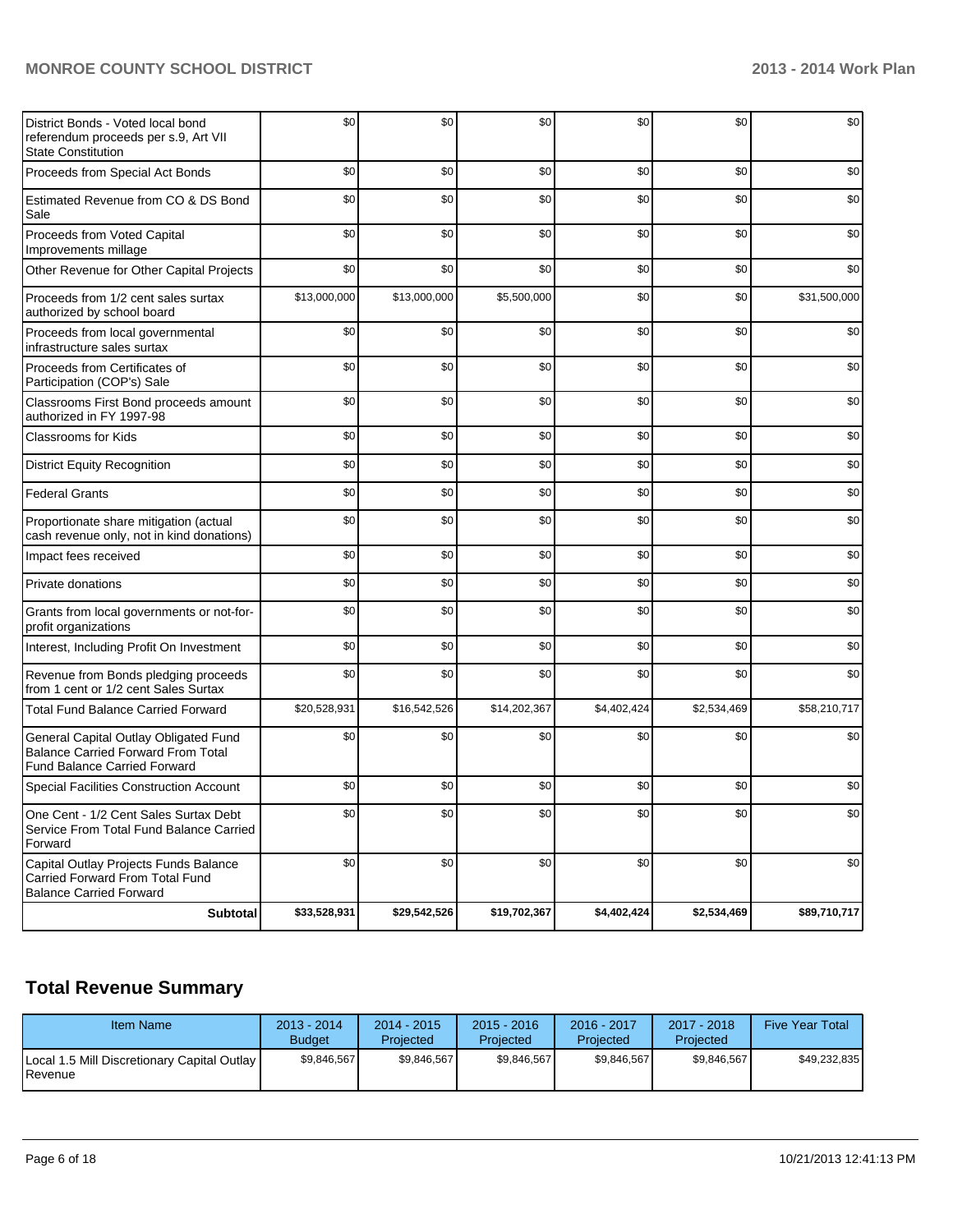#### **MONROE COUNTY SCHOOL DISTRICT 2013 - 2014 Work Plan**

| IPECO and 1.5 Mill Maint and Other 1.5<br><b>IMill Expenditures</b> | (\$13,561,711) | (S11, 307, 177)  | $(\$10,591,425)$ | (\$8,673,000) | (S8, 456, 219) | (S52, 589, 532) |
|---------------------------------------------------------------------|----------------|------------------|------------------|---------------|----------------|-----------------|
| IPECO Maintenance Revenue                                           | \$O I          | \$0              | \$0              | \$0 I         | \$0            | \$0             |
| <b>Available 1.50 Mill for New</b><br>l Construction                | (S3,715,144)   | $($ \$1,460,610) | (S744.858)       | \$1.173.567   | \$1,390,348    | (S3,356,697)    |

| <b>Item Name</b>                 | $2013 - 2014$<br><b>Budget</b> | $2014 - 2015$<br>Projected | $2015 - 2016$<br>Projected | $2016 - 2017$<br>Projected | 2017 - 2018<br>Projected | <b>Five Year Total</b> |
|----------------------------------|--------------------------------|----------------------------|----------------------------|----------------------------|--------------------------|------------------------|
| ICO & DS Revenue                 | \$56,013                       | \$56,013                   | \$56,013                   | \$56,013                   | \$56,013                 | \$280,065              |
| IPECO New Construction Revenue   | \$0                            | \$0                        | \$0                        | \$0                        | \$0                      | \$0                    |
| Other/Additional Revenue         | \$33,528,931                   | \$29,542,526               | \$19,702,367               | \$4.402.424                | \$2,534,469              | \$89,710,717           |
| <b>Total Additional Revenuel</b> | \$33,584,944                   | \$29,598,539               | \$19,758,380               | \$4,458,437                | \$2,590,482              | \$89,990,782           |
| <b>Total Available Revenue</b>   | \$29,869,800                   | \$28,137,929               | \$19,013,522               | \$5,632,004                | \$3,980,830              | \$86,634,085           |

## **Project Schedules**

#### **Capacity Project Schedules**

A schedule of capital outlay projects necessary to ensure the availability of satisfactory classrooms for the projected student enrollment in K-12 programs.

| <b>Project Description</b>                              | Location                                  |                      | 2013 - 2014     | $2014 - 2015$ | $2015 - 2016$        | 2016 - 2017 | $2017 - 2018$    | Total       | Funded |
|---------------------------------------------------------|-------------------------------------------|----------------------|-----------------|---------------|----------------------|-------------|------------------|-------------|--------|
| Add two portables to<br>support ESE and<br>VPK programs | <b>GERALD ADAMS</b><br><b>IELEMENTARY</b> | Planned<br>Cost:     | \$80,000        | \$0           | \$0                  | \$0         | \$0 <sub>1</sub> | \$80,000 No |        |
|                                                         | <b>Student Stations:</b>                  |                      | 20 <sup>1</sup> |               |                      |             |                  | <b>20</b>   |        |
|                                                         | Total Classrooms:                         |                      |                 |               |                      |             |                  |             |        |
|                                                         |                                           | Gross Sq Ft:         | 1,800           |               |                      |             |                  | 1,800       |        |
|                                                         |                                           |                      |                 |               |                      |             |                  |             |        |
|                                                         |                                           | <b>Planned Cost:</b> | \$80,000        | \$0           | \$0                  | \$0         | \$0              | \$80,000    |        |
|                                                         |                                           | Product Professor    | $\sim$          |               | $\ddot{\phantom{0}}$ |             |                  | nn l        |        |

| <b>Student Stations:</b> | 20 <sub>1</sub> |  |  | 20 <sub>1</sub> |
|--------------------------|-----------------|--|--|-----------------|
| Total Classrooms:        |                 |  |  |                 |
| Gross Sq Ft:             | 1,800           |  |  | 1,800           |

#### **Other Project Schedules**

Major renovations, remodeling, and additions of capital outlay projects that do not add capacity to schools.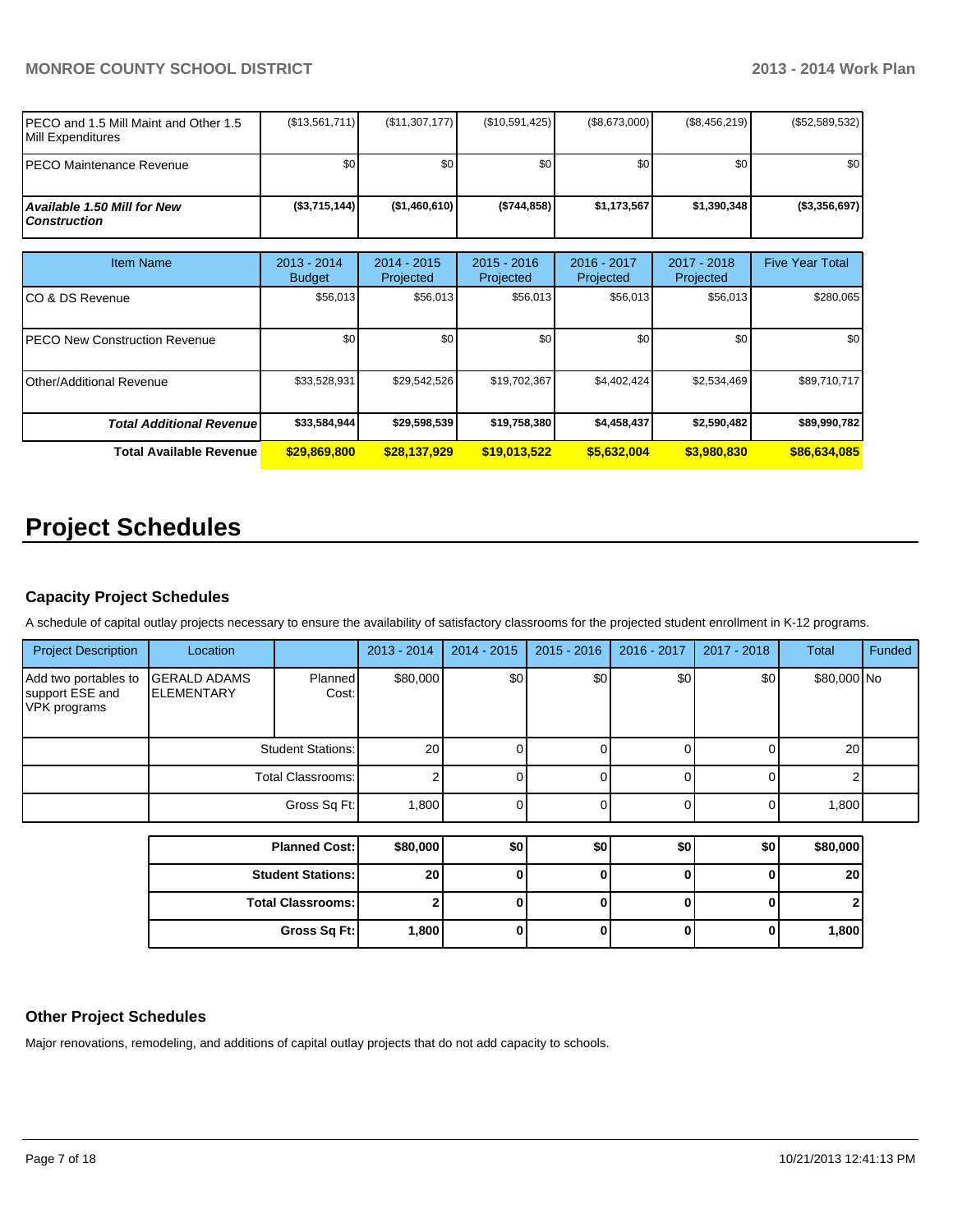#### **MONROE COUNTY SCHOOL DISTRICT 2013 - 2014 Work Plan**

| <b>Project Description</b>                                | Location                                                 | 2013 - 2014<br><b>Actual Budget</b> | 2014 - 2015<br>Projected | 2015 - 2016<br>Projected | 2016 - 2017<br>Projected | 2017 - 2018<br>Projected | <b>Total</b>    | Funded |
|-----------------------------------------------------------|----------------------------------------------------------|-------------------------------------|--------------------------|--------------------------|--------------------------|--------------------------|-----------------|--------|
| Replace concession stand                                  | <b>MARATHON SENIOR</b><br>HIGH                           | \$0                                 | \$0                      | \$0                      | \$400,000                | \$0                      | \$400,000 No    |        |
| Replace Carpet with Tile                                  | PLANTATION KEY<br><b>SCHOOL</b>                          | \$40,000                            | \$50,000                 | \$0                      | \$0                      | \$0                      | \$90,000 No     |        |
| Repair spalling in E and W<br>stairways                   | STANLEY SWITLIK<br><b>ELEMENTARY</b>                     | \$50,000                            | \$0                      | \$0                      | \$0                      | \$0                      | \$50,000 No     |        |
| Sewer connection const proj                               | <b>STANLEY SWITLIK</b><br><b>ELEMENTARY</b>              | \$389,088                           | \$0                      | \$0                      | \$0                      | \$0                      | \$389,088 No    |        |
| Repair spalling concrete                                  | <b>GERALD ADAMS</b><br>ELEMENTARY                        | \$100,000                           | \$0                      | \$0                      | \$0                      | \$0                      | \$100,000 No    |        |
| Reynolds - Repair spalling<br>concrete                    | Location not specified                                   | \$0                                 | \$200,000                | \$0                      | \$0                      | \$0                      | \$200,000 No    |        |
| Infrastructure to move to HOB<br>from Rey                 | Location not specified                                   | \$0                                 | \$100,000                | \$0                      | \$0                      | \$0                      | \$100,000 No    |        |
| Reynolds - Replace back roof                              | Location not specified                                   | \$0                                 | \$100,000                | \$0                      | \$0                      | \$0                      | \$100,000 No    |        |
| Repair spalling concrete in<br>back buildings             | <b>KEY WEST SENIOR</b><br><b>HIGH</b>                    | \$90,000                            | \$0                      | \$0                      | \$0                      | \$0                      | \$90,000 No     |        |
| <b>Transportation Garage- Repair</b><br>spalling concrete | <b>TRUMBO</b><br><b>ADMINISTRATIVE</b><br><b>COMPLEX</b> | \$55,000                            | \$0                      | \$0                      | \$0                      | \$0                      | \$55,000 No     |        |
| <b>Construction Related</b><br>Consultants                | Location not specified                                   | \$140,000                           | \$0                      | \$0                      | \$0                      | \$0                      | \$140,000 No    |        |
| TRMS - bleacher/concession<br>renovation                  | <b>KEY WEST SENIOR</b><br><b>HIGH</b>                    | \$0                                 | \$0                      | \$1,000,000              | \$0                      | \$0                      | \$1,000,000 No  |        |
| Roofing repairs                                           | PLANTATION KEY<br><b>SCHOOL</b>                          | \$40,000                            | \$0                      | \$50,000                 | \$50,000                 | \$50,000                 | \$190,000 No    |        |
| Roofing repairs                                           | <b>STANLEY SWITLIK</b><br><b>ELEMENTARY</b>              | \$40,000                            | \$50,000                 | \$50,000                 | \$50,000                 | \$0                      | \$190,000 No    |        |
| Roof repairs                                              | SUGARLOAF SCHOOL                                         | \$40,000                            | \$50,000                 | \$50,000                 | \$0                      | \$0                      | \$140,000 No    |        |
| Reynolds Renovation                                       | Location not specified                                   | \$0                                 | \$400,000                | \$400,000                | \$400,000                | \$0                      | \$1,200,000 No  |        |
| Demo building 4                                           | <b>MAY SANDS SCHOOL</b>                                  | \$0                                 | \$150,000                | \$0                      | \$0                      | \$0                      | \$150,000 No    |        |
| Repair exterior spalling<br>concrete on 100 - 300         | MAY SANDS SCHOOL                                         | \$50,000                            | \$50,000                 | \$50,000                 | \$0                      | \$0                      | \$150,000 No    |        |
| Relocate female restroom out<br>of bldg 400               | <b>MAY SANDS SCHOOL</b>                                  | \$140,000                           | \$0                      | \$0                      | \$0                      | \$0                      | \$140,000 No    |        |
| Replace exterior doors - bldg<br>500                      | MAY SANDS SCHOOL                                         | \$30,000                            | \$0                      | \$0                      | $\$0$                    | \$0                      | \$30,000 No     |        |
| Replace roofs bldgs 100 - 300                             | MAY SANDS SCHOOL                                         | \$140,000                           | \$0                      | \$0                      | \$0                      | \$0                      | \$140,000 No    |        |
| Replace doors and hardware                                | MAY SANDS SCHOOL                                         | \$40,000                            | \$0                      | \$0                      | \$0                      | \$0                      | \$40,000 No     |        |
| Upgrade bathroom fixtures in<br>bldg 200                  | MAY SANDS SCHOOL                                         | \$10,000                            | \$0                      | \$0                      | \$0                      | \$0                      | \$10,000 No     |        |
| Rex Weech restroom project                                | <b>KEY WEST SENIOR</b><br><b>HIGH</b>                    | \$37,670                            | \$0                      | \$0                      | \$0                      | \$0                      | \$37,670 No     |        |
| Upper keys maint/trans building<br>renovation             | MAINTENANCE<br><b>BUILDING</b>                           | \$136,956                           | \$50,000                 | \$50,000                 | \$100,000                | \$0                      | \$336,956 No    |        |
| Debt service Half Cent                                    | Location not specified                                   | \$10,613,572                        | \$10,613,572             | \$10,613,572             | \$0                      | \$0                      | \$31,840,716 No |        |
| Technology                                                | Location not specified                                   | \$1,112,975                         | \$1,112,975              | \$1,112,975              | \$1,112,975              | \$1,112,975              | \$5,564,875 No  |        |
| CO&DS                                                     | Location not specified                                   | \$53,000                            | \$53,000                 | \$53,000                 | \$53,000                 | \$53,000                 | \$265,000 No    |        |
|                                                           |                                                          | \$13,348,261                        | \$12,979,547             | \$13,429,547             | \$2,165,975              | \$1,215,975              | \$43,139,305    |        |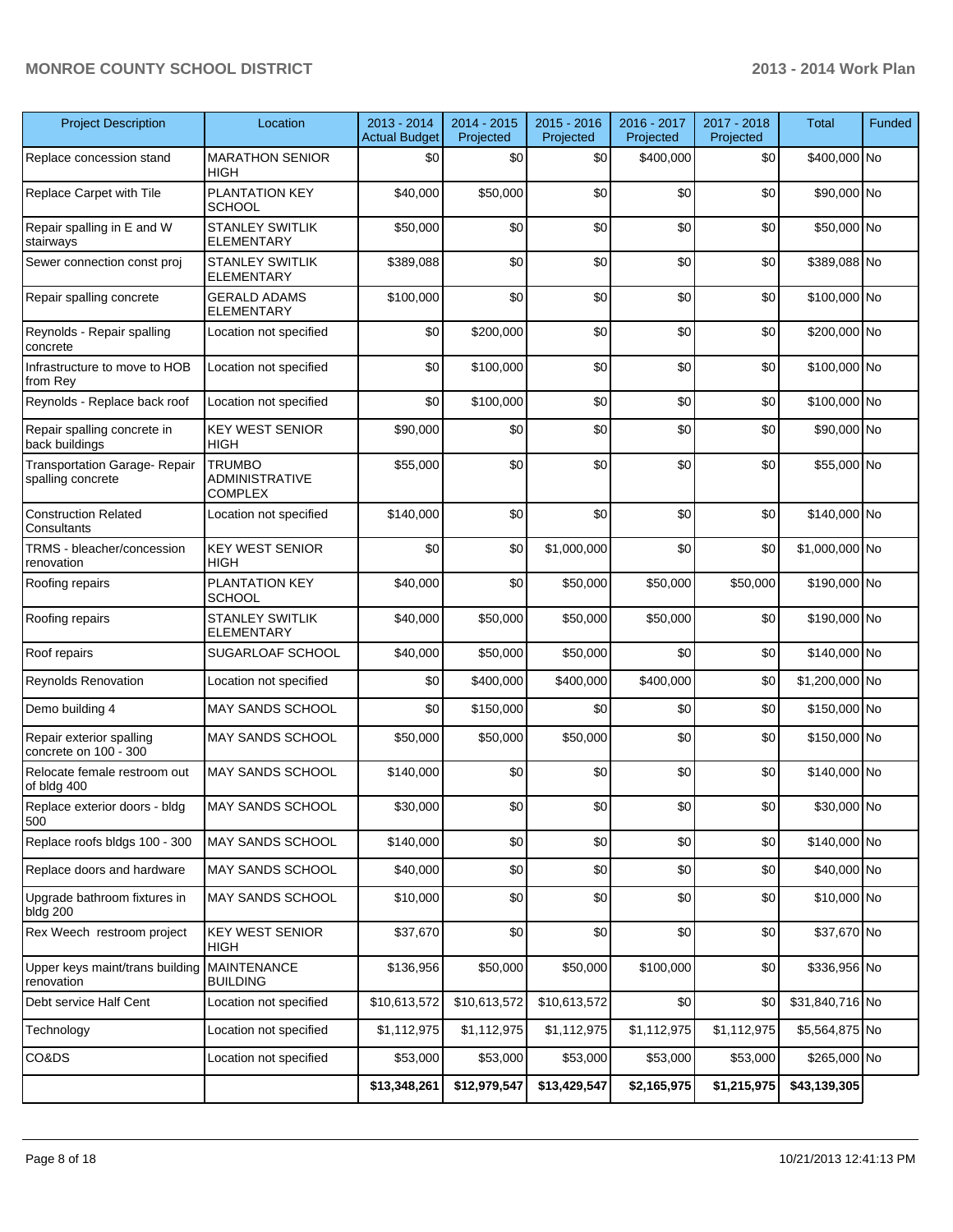#### **Additional Project Schedules**

Any projects that are not identified in the last approved educational plant survey.

Nothing reported for this section.

#### **Non Funded Growth Management Project Schedules**

Schedule indicating which projects, due to planned development, that CANNOT be funded from current revenues projected over the next five years.

Nothing reported for this section.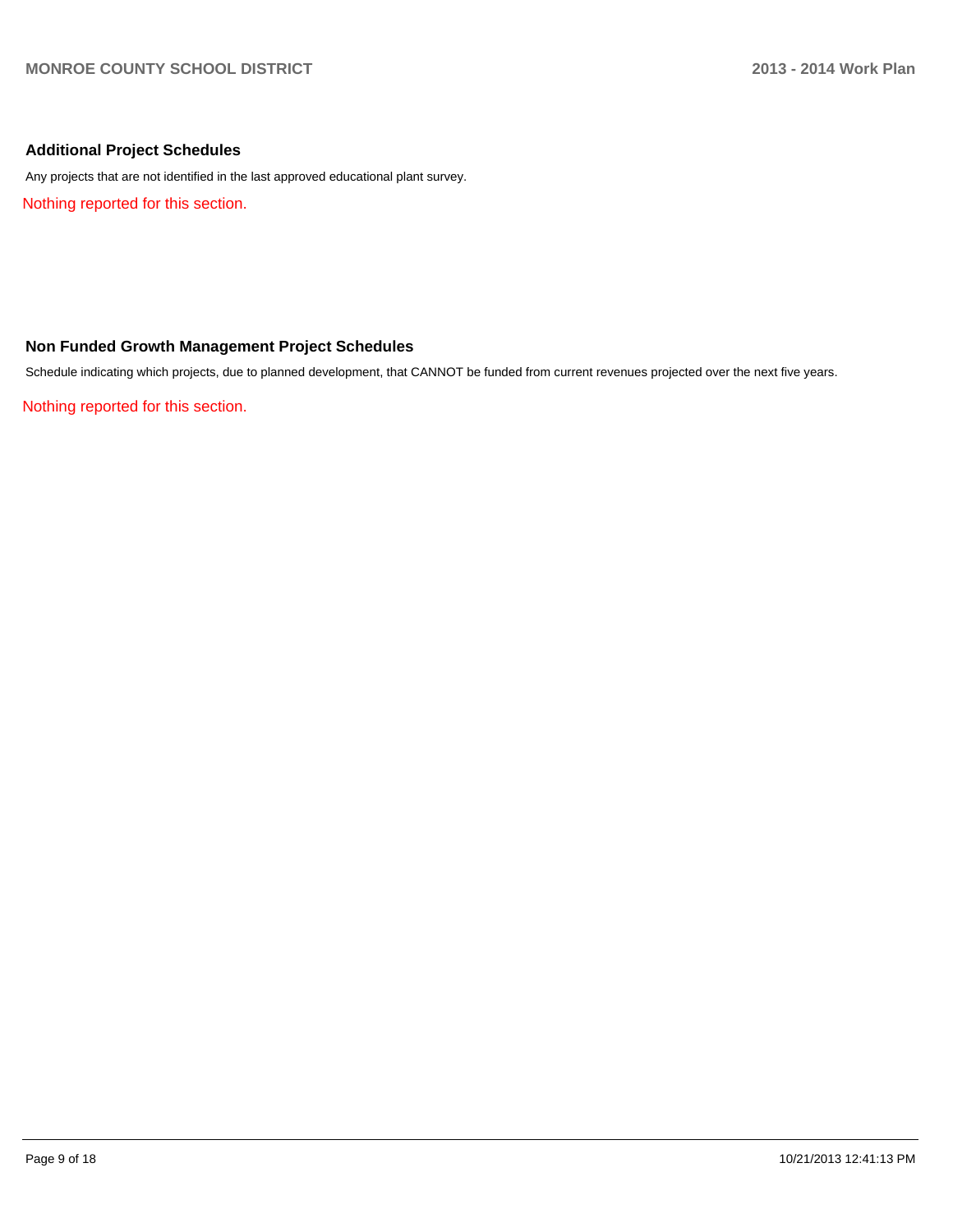#### **Capacity Tracking**

| Location                                    | $2013 -$<br><b>2014 Satis.</b><br>Stu. Sta. | Actual<br>$2013 -$<br><b>2014 FISH</b><br>Capacity | <b>Actual</b><br>$2012 -$<br>2013<br><b>COFTE</b> | # Class<br>Rooms | Actual<br>Average<br>$2013 -$<br>2014 Class<br><b>Size</b> | Actual<br>$2013 -$<br>2014<br><b>Utilization</b> | <b>New</b><br>Stu.<br>Capacity | <b>New</b><br>Rooms to<br>be<br>Added/Re<br>moved | Projected<br>$2017 -$<br>2018<br><b>COFTE</b> | Projected<br>$2017 -$<br>2018<br><b>Utilization</b> | Projected<br>$2017 -$<br>2018 Class<br><b>Size</b> |
|---------------------------------------------|---------------------------------------------|----------------------------------------------------|---------------------------------------------------|------------------|------------------------------------------------------------|--------------------------------------------------|--------------------------------|---------------------------------------------------|-----------------------------------------------|-----------------------------------------------------|----------------------------------------------------|
| <b>CORAL SHORES</b><br><b>SENIOR HIGH</b>   | 1,155                                       | 981                                                | 726                                               | 52               | 14                                                         | 74.00 %                                          | $\Omega$                       | $\Omega$                                          | 659                                           | 67.00 %                                             | 13                                                 |
| <b>KEY WEST SENIOR</b><br><b>HIGH</b>       | 1,507                                       | 1,431                                              | 1,172                                             | 62               | 19                                                         | 82.00 %                                          | $\Omega$                       | $\Omega$                                          | 1,079                                         | 75.00 %                                             | 17                                                 |
| <b>HORACE O'BRYANT</b><br><b>MIDDLE</b>     | 1,150                                       | 1,035                                              | 642                                               | 58               | 11                                                         | 62.00 %                                          | $\Omega$                       | $\Omega$                                          | 850                                           | 82.00%                                              | 15                                                 |
| <b>MARATHON SENIOR</b><br><b>HIGH</b>       | 1,523                                       | 1,370                                              | 625                                               | 65               | 10 <sup>1</sup>                                            | 46.00 %                                          | $\Omega$                       | $\Omega$                                          | 562                                           | 41.00%                                              | 9                                                  |
| <b>MAY SANDS SCHOOL</b>                     | 30                                          | 30                                                 | 111                                               | $\overline{2}$   | 55                                                         | 370.00%                                          | $-30$                          | $-2$                                              | $\Omega$                                      | 0.00%                                               | $\mathbf 0$                                        |
| <b>GLYNN ARCHER</b><br><b>ELEMENTARY</b>    | 598                                         | 598                                                | 337                                               | 31               | 11                                                         | 56.00 %                                          | $-598$                         | $-31$                                             | $\Omega$                                      | 0.00%                                               | $\mathbf 0$                                        |
| VACANT                                      | $\Omega$                                    | $\Omega$                                           | $\Omega$                                          | $\Omega$         | $\Omega$                                                   | 0.00%                                            | $\Omega$                       | $\Omega$                                          | $\Omega$                                      | 0.00%                                               | $\mathbf 0$                                        |
| <b>POINCIANA</b><br><b>ELEMENTARY</b>       | 641                                         | 641                                                | 590                                               | 34               | 17                                                         | 92.00 %                                          | $\Omega$                       | $\Omega$                                          | 532                                           | 83.00 %                                             | 16                                                 |
| SUGARLOAF SCHOOL                            | 1,377                                       | 1,239                                              | 680                                               | 64               | 11                                                         | 55.00 %                                          | $\Omega$                       | $\Omega$                                          | 613                                           | 49.00 %                                             | 10                                                 |
| <b>STANLEY SWITLIK</b><br><b>ELEMENTARY</b> | 871                                         | 871                                                | 474                                               | 45               | 11                                                         | 54.00 %                                          | $\Omega$                       | $\Omega$                                          | 427                                           | 49.00%                                              | 9                                                  |
| <b>KEY LARGO SCHOOL</b>                     | 1,382                                       | 1,243                                              | 819                                               | 67               | 12                                                         | 66.00 %                                          | $\Omega$                       | $\Omega$                                          | 742                                           | 60.00%                                              | 11                                                 |
| <b>GERALD ADAMS</b><br><b>ELEMENTARY</b>    | 625                                         | 625                                                | 477                                               | 32               | 15                                                         | 76.00 %                                          | 20                             | $\overline{2}$                                    | 612                                           | 95.00 %                                             | 18                                                 |
| <b>PLANTATION KEY</b><br><b>SCHOOL</b>      | 674                                         | 606                                                | 442                                               | 32               | 14                                                         | 73.00 %                                          | $\Omega$                       | $\Omega$                                          | 398                                           | 66.00 %                                             | 12                                                 |
|                                             | 11,533                                      | 10,670                                             | 7,095                                             | 544              | 13                                                         | 66.49 %                                          | $-608$                         | $-31$                                             | 6,474                                         | 64.34 %                                             | 13                                                 |
|                                             |                                             |                                                    |                                                   |                  |                                                            |                                                  |                                |                                                   |                                               |                                                     |                                                    |

The COFTE Projected Total (6,474) for 2017 - 2018 must match the Official Forecasted COFTE Total (6,474 ) for 2017 - 2018 before this section can be completed. In the event that the COFTE Projected Total does not match the Official forecasted COFTE, then the Balanced Projected COFTE Table should be used to balance COFTE.

| Projected COFTE for 2017 - 2018 |       |  |  |  |  |  |
|---------------------------------|-------|--|--|--|--|--|
| Elementary (PK-3)               | 1,972 |  |  |  |  |  |
| Middle (4-8)                    | 2,569 |  |  |  |  |  |
| High (9-12)                     | 1,933 |  |  |  |  |  |
|                                 | 6,474 |  |  |  |  |  |

| <b>Grade Level Type</b> | <b>Balanced Projected</b><br>COFTE for 2017 - 2018 |
|-------------------------|----------------------------------------------------|
| Elementary (PK-3)       |                                                    |
| Middle (4-8)            |                                                    |
| High (9-12)             |                                                    |
|                         |                                                    |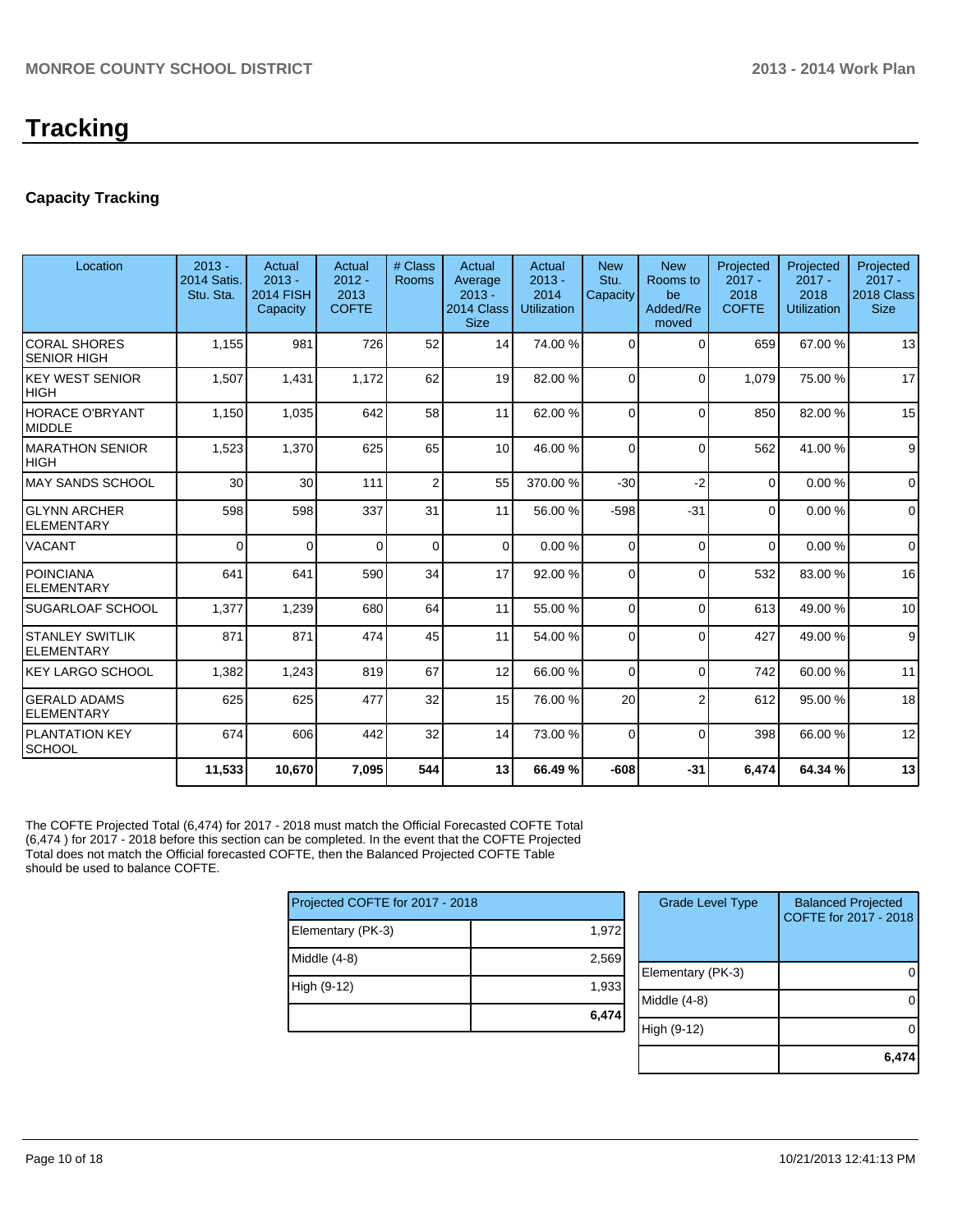#### **Relocatable Replacement**

Number of relocatable classrooms clearly identified and scheduled for replacement in the school board adopted financially feasible 5-year district work program.

| _ocation                                 | $2013 - 1$<br>2014 | $2014 - 2015$ | $2015 - 2016$ | $2016 - 2017$ | $2017 - 2018$ | Year 5 Total |
|------------------------------------------|--------------------|---------------|---------------|---------------|---------------|--------------|
| <b>Total Relocatable Replacements: I</b> |                    |               |               |               |               |              |

#### **Charter Schools Tracking**

Information regarding the use of charter schools.

| Location-Type           | # Relocatable<br>units or<br>permanent<br>classrooms | Owner           | Year Started or<br>Scheduled | <b>Student</b><br><b>Stations</b> | <b>Students</b><br>Enrolled | Years in<br>Contract | <b>Total Charter</b><br><b>Students</b><br>projected for<br>$2017 - 2018$ |
|-------------------------|------------------------------------------------------|-----------------|------------------------------|-----------------------------------|-----------------------------|----------------------|---------------------------------------------------------------------------|
| BPA, Big Pine Key       |                                                      | 12 SCHOOL BOARD | 2007                         | 220                               | 175                         | 10 <sub>1</sub>      | 220                                                                       |
| <b>Treasure Village</b> |                                                      | 15 LEASE RENT   | 2008                         | 220                               | 220                         | 5 <sub>1</sub>       | 220                                                                       |
| <b>IKW Montessori</b>   |                                                      | 6 SCHOOL BOARD  | 2006                         | 120 <sub>l</sub>                  | 120                         |                      | 200                                                                       |
| Sigsbee Charter         |                                                      | 34 OTHER        | 2010                         | 654                               | 518                         | 15                   | 556                                                                       |
| KW Collegiate           |                                                      | 3 <b>OTHER</b>  | 2011                         | 75                                | 69                          | 10                   | 80                                                                        |
| <b>Ocean Studies</b>    |                                                      | 4 LEASE RENT    | 2011                         | 72                                | 98                          | 10 <sub>1</sub>      | 116                                                                       |
|                         | 74                                                   |                 |                              | 1,361                             | 1,200                       |                      | 1,392                                                                     |

#### **Special Purpose Classrooms Tracking**

The number of classrooms that will be used for certain special purposes in the current year, by facility and type of classroom, that the district will, 1), not use for educational purposes, and 2), the co-teaching classrooms that are not open plan classrooms and will be used for educational purposes.

| School                               | <b>School Type</b> | # of Elementary<br>K-3 Classrooms | # of Middle 4-8<br><b>Classrooms</b> | # of High $9-12$<br><b>Classrooms</b> | # of $ESE$<br><b>Classrooms</b> | # of Combo<br><b>Classrooms</b> | <b>Total</b><br><b>Classrooms</b> |
|--------------------------------------|--------------------|-----------------------------------|--------------------------------------|---------------------------------------|---------------------------------|---------------------------------|-----------------------------------|
| <b>IMARATHON SENIOR HIGH</b>         | Educational        |                                   |                                      |                                       |                                 |                                 | 16 <sup>1</sup>                   |
| <b>ISUGARLOAF SCHOOL</b>             | Educational        |                                   |                                      |                                       |                                 |                                 |                                   |
| <b>ISTANLEY SWITLIK ELEMENTARY</b>   | Educational        |                                   |                                      |                                       |                                 |                                 | 31                                |
| IKEY LARGO SCHOOL                    | Educational        |                                   |                                      |                                       |                                 |                                 | 11 <sup>1</sup>                   |
| <b>PLANTATION KEY SCHOOL</b>         | Educational        |                                   |                                      |                                       |                                 |                                 |                                   |
| <b>Total Educational Classrooms:</b> |                    |                                   | 14                                   | 12                                    |                                 |                                 | 38 <sup>l</sup>                   |

| School                               | School Type | $\parallel$ # of Elementary $\parallel$ # of Middle 4-8 $\parallel$ # of High 9-12<br><b>K-3 Classrooms</b> | <b>Classrooms</b> | <b>Classrooms</b> | # of $ESE$<br><b>Classrooms</b> | # of Combo<br><b>Classrooms</b> | Total<br><b>Classrooms</b> |
|--------------------------------------|-------------|-------------------------------------------------------------------------------------------------------------|-------------------|-------------------|---------------------------------|---------------------------------|----------------------------|
| IPOINCIANA ELEMENTARY                | Co-Teaching |                                                                                                             |                   |                   |                                 |                                 |                            |
| <b>Total Co-Teaching Classrooms:</b> |             |                                                                                                             |                   |                   |                                 |                                 |                            |

#### **Infrastructure Tracking**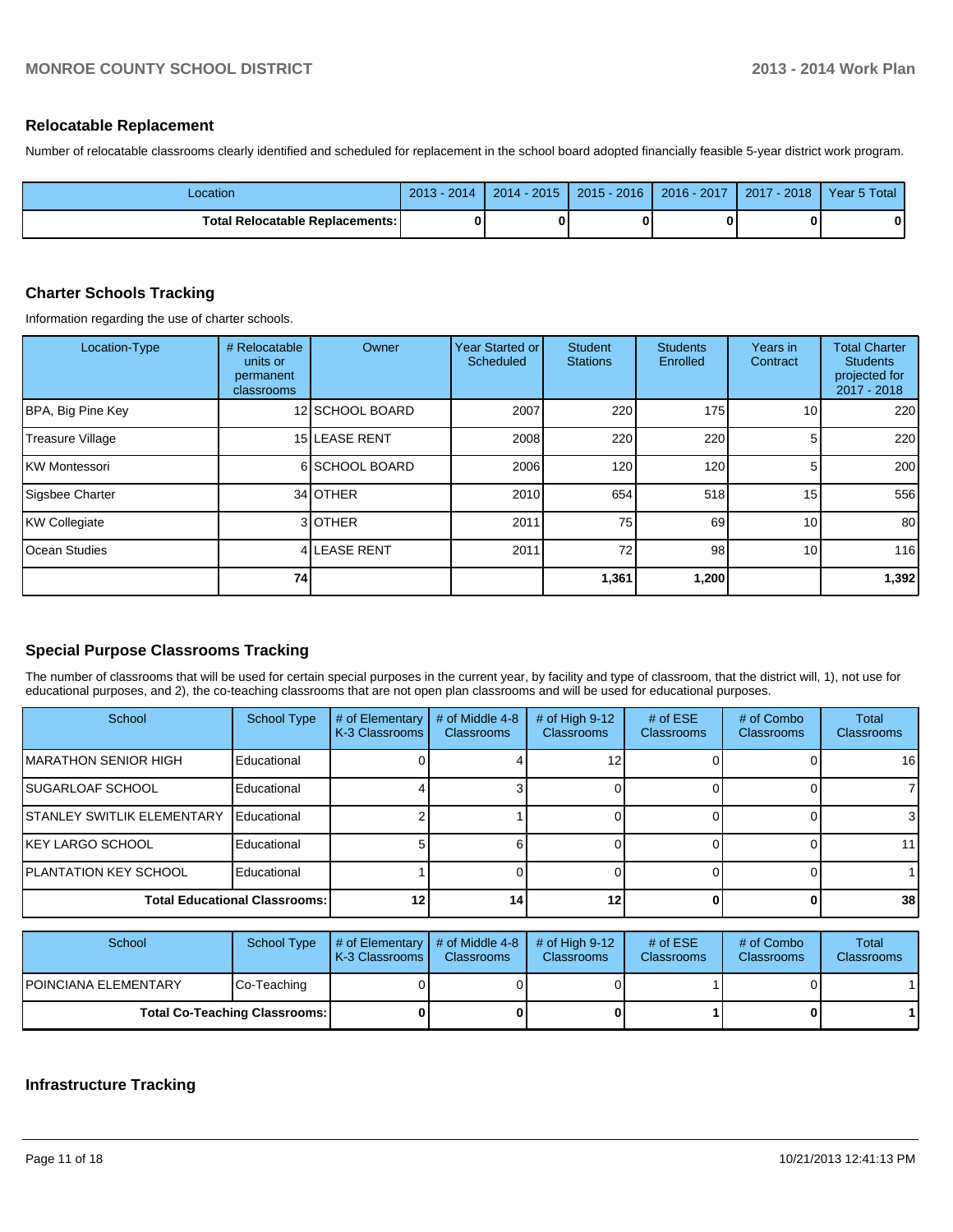**Necessary offsite infrastructure requirements resulting from expansions or new schools. This section should include infrastructure information related to capacity project schedules and other project schedules (Section 4).**

None

**Proposed location of planned facilities, whether those locations are consistent with the comprehensive plans of all affected local governments, and recommendations for infrastructure and other improvements to land adjacent to existing facilities. Provisions of 1013.33(12), (13) and (14) and 1013.36 must be addressed for new facilities planned within the 1st three years of the plan (Section 5).**

None planned.

**Consistent with Comp Plan?** Yes

#### **Net New Classrooms**

The number of classrooms, by grade level and type of construction, that were added during the last fiscal year.

| List the net new classrooms added in the 2012 - 2013 fiscal year.                                                                                       |                               |                            |                                | List the net new classrooms to be added in the 2013 - 2014 fiscal<br>vear. |                              |                                                                        |                                       |                      |
|---------------------------------------------------------------------------------------------------------------------------------------------------------|-------------------------------|----------------------------|--------------------------------|----------------------------------------------------------------------------|------------------------------|------------------------------------------------------------------------|---------------------------------------|----------------------|
| "Classrooms" is defined as capacity carrying classrooms that are added to increase<br>capacity to enable the district to meet the Class Size Amendment. |                               |                            |                                |                                                                            |                              | Totals for fiscal year 2013 - 2014 should match totals in Section 15A. |                                       |                      |
| Location                                                                                                                                                | $2012 - 2013 \#$<br>Permanent | $2012 - 2013$ #<br>Modular | $2012 - 2013$ #<br>Relocatable | $2012 - 2013$<br>Total                                                     | $2013 - 2014$ #<br>Permanent | $2013 - 2014$ #<br>Modular                                             | $2013 - 2014$ #<br><b>Relocatable</b> | 2013 - 2014<br>Total |
| Elementary (PK-3)                                                                                                                                       |                               |                            |                                |                                                                            |                              |                                                                        |                                       |                      |
| Middle (4-8)                                                                                                                                            |                               |                            |                                |                                                                            |                              |                                                                        |                                       |                      |
| High (9-12)                                                                                                                                             |                               |                            |                                |                                                                            |                              |                                                                        |                                       |                      |
|                                                                                                                                                         |                               |                            |                                |                                                                            |                              |                                                                        |                                       |                      |

#### **Relocatable Student Stations**

Number of students that will be educated in relocatable units, by school, in the current year, and the projected number of students for each of the years in the workplan.

| <b>Site</b>                       | $2013 - 2014$ | 2014 - 2015 | $2015 - 2016$ | 2016 - 2017 | 2017 - 2018 | 5 Year Average |
|-----------------------------------|---------------|-------------|---------------|-------------|-------------|----------------|
| CORAL SHORES SENIOR HIGH          |               |             |               |             |             | $\Omega$       |
| IKEY WEST SENIOR HIGH             |               |             |               | $\Omega$    |             | 0              |
| HORACE O'BRYANT MIDDLE            | ΩI            |             | 0             | $\Omega$    |             | 0              |
| <b>IMARATHON SENIOR HIGH</b>      |               |             | 0             | $\Omega$    |             | $\overline{0}$ |
| <b>IMAY SANDS SCHOOL</b>          |               |             |               | $\Omega$    |             | $\overline{0}$ |
| IGLYNN ARCHER ELEMENTARY          | ΩI            |             | 0             | $\Omega$    |             | $\overline{0}$ |
| IPOINCIANA ELEMENTARY             |               |             | <sup>0</sup>  | $\Omega$    |             | $\Omega$       |
| <b>SUGARLOAF SCHOOL</b>           | 45            |             | <sup>0</sup>  | $\Omega$    |             | 9 <sub>l</sub> |
| <b>STANLEY SWITLIK ELEMENTARY</b> | ΩI            | n           | $\Omega$      | $\Omega$    | n           | $\overline{0}$ |
| IKEY LARGO SCHOOL                 |               |             | U             | $\Omega$    | n           | $\Omega$       |
| <b>GERALD ADAMS ELEMENTARY</b>    | 62            | 80          | 80            | 80          | 80          | 76             |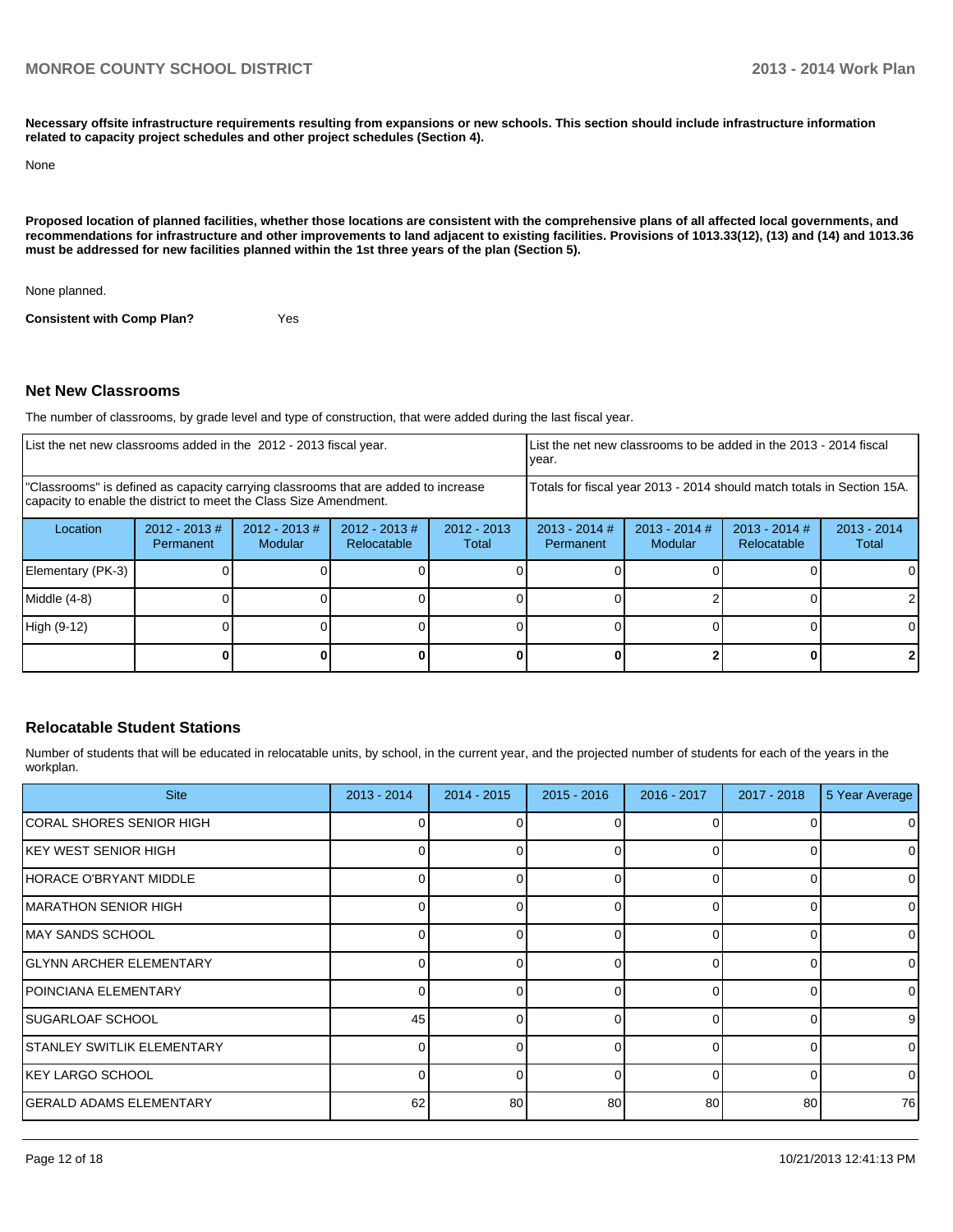| IPLANTATION KEY SCHOOL | h.<br>ີ | 60 | 60 | 60 | $\sim$<br>oυ | 59 |
|------------------------|---------|----|----|----|--------------|----|
| <b>IVACANT</b>         |         |    |    |    |              | v  |

| Totals for MONROE COUNTY SCHOOL DISTRICT          |       |            |       |       |       |       |
|---------------------------------------------------|-------|------------|-------|-------|-------|-------|
| Total students in relocatables by year.           | 161.  | <b>140</b> | 140   | 140   | 140   | 144   |
| Total number of COFTE students projected by year. | 6,972 | 6,816      | 6,691 | 6,574 | 6.474 | 6,705 |
| Percent in relocatables by year.                  | 2%    | 2%         | 2%    | 2%    | 2 % I | 2%    |

#### **Leased Facilities Tracking**

Exising leased facilities and plans for the acquisition of leased facilities, including the number of classrooms and student stations, as reported in the educational plant survey, that are planned in that location at the end of the five year workplan.

| Location                       | # of Leased<br>Classrooms 2013 -<br>2014 | <b>FISH Student</b><br><b>Stations</b> | Owner         | # of Leased<br>Classrooms 2017 -<br>2018 | <b>FISH Student</b><br><b>Stations</b> |
|--------------------------------|------------------------------------------|----------------------------------------|---------------|------------------------------------------|----------------------------------------|
| <b>GERALD ADAMS ELEMENTARY</b> | 2                                        |                                        | 40 SE Modular |                                          | 60                                     |
| CORAL SHORES SENIOR HIGH       | 0                                        |                                        |               |                                          | $\mathbf 0$                            |
| IKEY WEST SENIOR HIGH          | $\Omega$                                 |                                        |               |                                          | $\mathbf 0$                            |
| HORACE O'BRYANT MIDDLE         | 0                                        | 0                                      |               | $\Omega$                                 | $\mathbf 0$                            |
| IMARATHON SENIOR HIGH          | $\Omega$                                 | $\Omega$                               |               | $\Omega$                                 | $\mathbf 0$                            |
| IMAY SANDS SCHOOL              | $\Omega$                                 | $\Omega$                               |               | $\Omega$                                 | $\overline{0}$                         |
| <b>GLYNN ARCHER ELEMENTARY</b> | $\Omega$                                 | $\Omega$                               |               | $\Omega$                                 | $\mathbf 0$                            |
| POINCIANA ELEMENTARY           | $\Omega$                                 |                                        |               | ∩                                        | $\overline{0}$                         |
| ISUGARLOAF SCHOOL              | 0                                        | n                                      |               | ∩                                        | $\mathbf 0$                            |
| ISTANLEY SWITLIK ELEMENTARY    | $\Omega$                                 | $\Omega$                               |               | $\Omega$                                 | $\mathbf 0$                            |
| <b>KEY LARGO SCHOOL</b>        | $\overline{0}$                           | $\Omega$                               |               | $\Omega$                                 | $\mathbf 0$                            |
| <b>VACANT</b>                  | 0                                        | $\Omega$                               |               | ∩                                        | $\mathbf 0$                            |
| <b>PLANTATION KEY SCHOOL</b>   | $\Omega$                                 |                                        | 0 resun       |                                          | 20                                     |
|                                |                                          |                                        |               | ∩                                        | $\mathbf 0$                            |
|                                | 2                                        | 40                                     |               |                                          | 80                                     |

#### **Failed Standard Relocatable Tracking**

Relocatable units currently reported by school, from FISH, and the number of relocatable units identified as 'Failed Standards'.

Nothing reported for this section.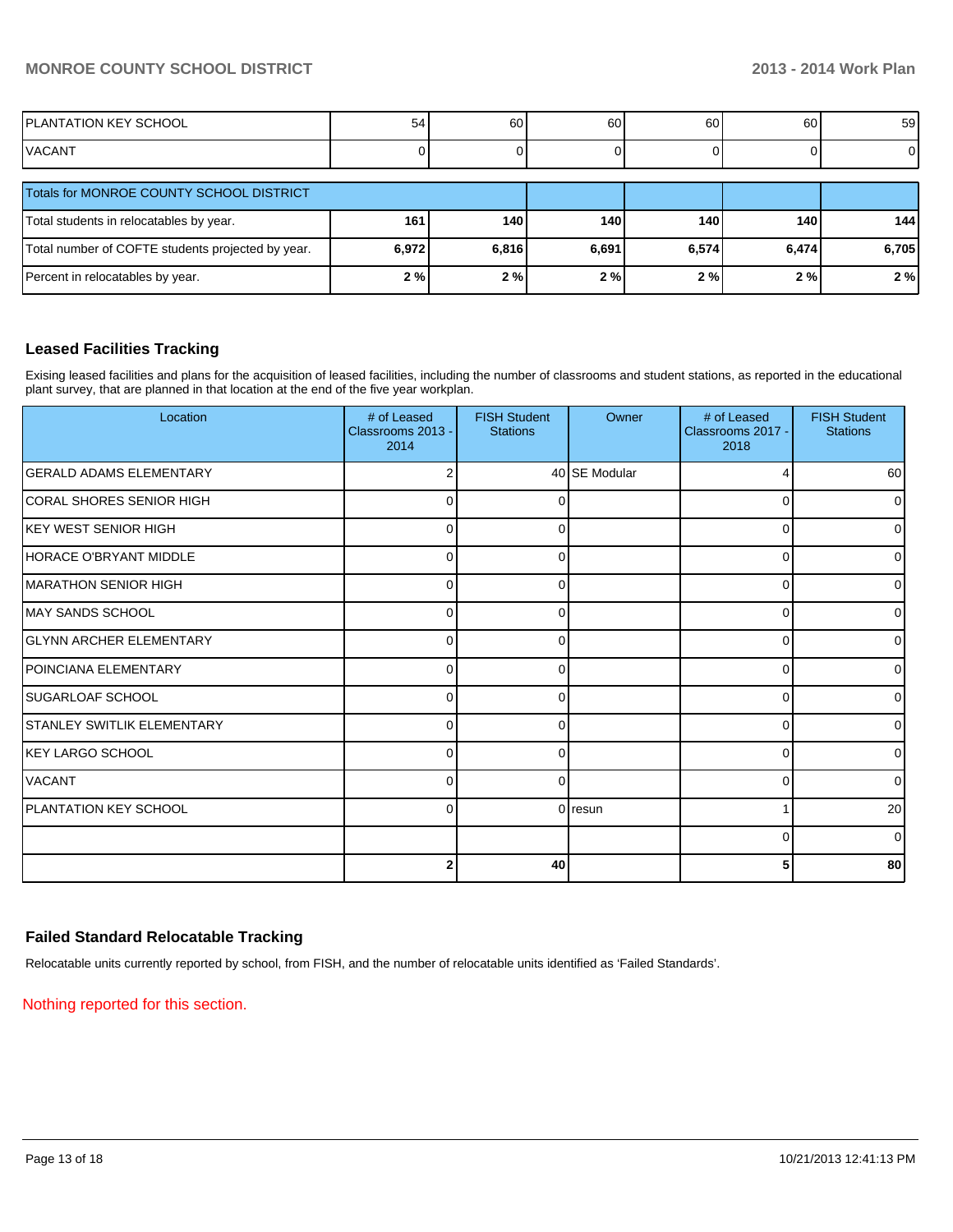## **Planning**

#### **Class Size Reduction Planning**

**Plans approved by the school board that reduce the need for permanent student stations such as acceptable school capacity levels, redistricting, busing, year-round schools, charter schools, magnet schools, public-private partnerships, multitrack scheduling, grade level organization, block scheduling, or other alternatives.**

Reynolds school is being absorbed into the new Horace O'Bryant facility. We are supporting a VPK program on Stock Island at Gerald Adams School. Two portables are being added at that site to meet capacity requirements. We are currently in compliance with class size reduction requirement.

#### **School Closure Planning**

**Plans for the closure of any school, including plans for disposition of the facility or usage of facility space, and anticipated revenues.**

An active pending survey recomendation is open proposing the closure of Reynolds School. It is being considered for ancillary uses.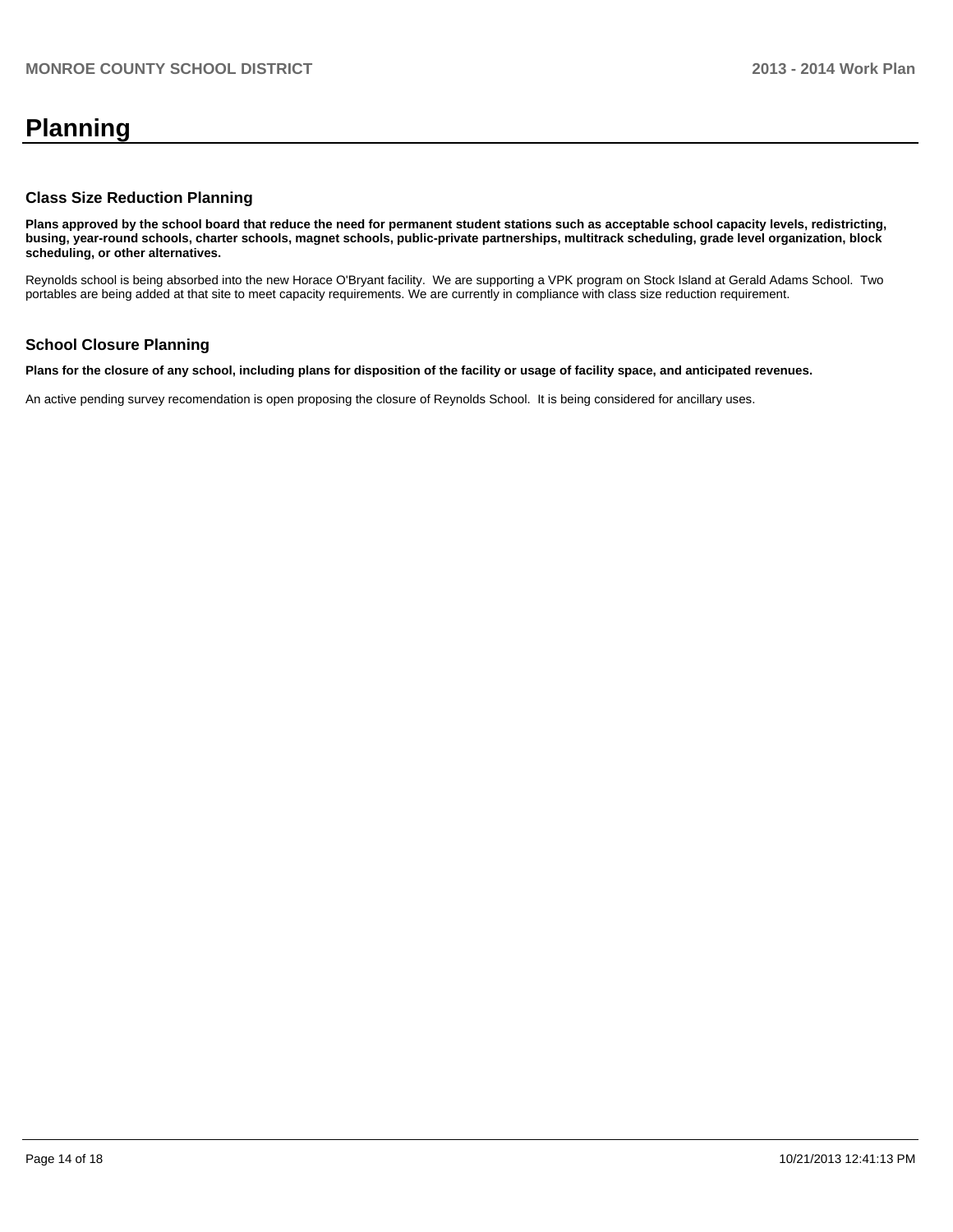### Five Year Survey - Ten Year Capacity **10/21/2013** MONROE COUNTY SCHOOL DISTRICT

**Schedule of capital outlay projects projected to ensure the availability of satisfactory student stations for the projected student enrollment in K - 12 programs for the future 5 years beyond the 5-year district facilities work program.**

| Project                           | Location, Community, Quadrant or other general<br>location | <b>Projected Cost</b> |
|-----------------------------------|------------------------------------------------------------|-----------------------|
| Project description not specified | Location not specified                                     | \$0                   |
|                                   |                                                            | \$0                   |

Five Year Survey - Ten Year Infrastructure MONROE COUNTY SCHOOL DISTRICT

#### **10/21/2013**

**Proposed Location of Planned New, Remodeled, or New Additions to Facilities in 6 thru 10 out years (Section 28).**

#### No items meet the criteria.

**Plans for closure of any school, including plans for disposition of the facility or usage of facility space, and anticipated revenues in the 6 thru 10 out years (Section 29).**

No items meet the criteria.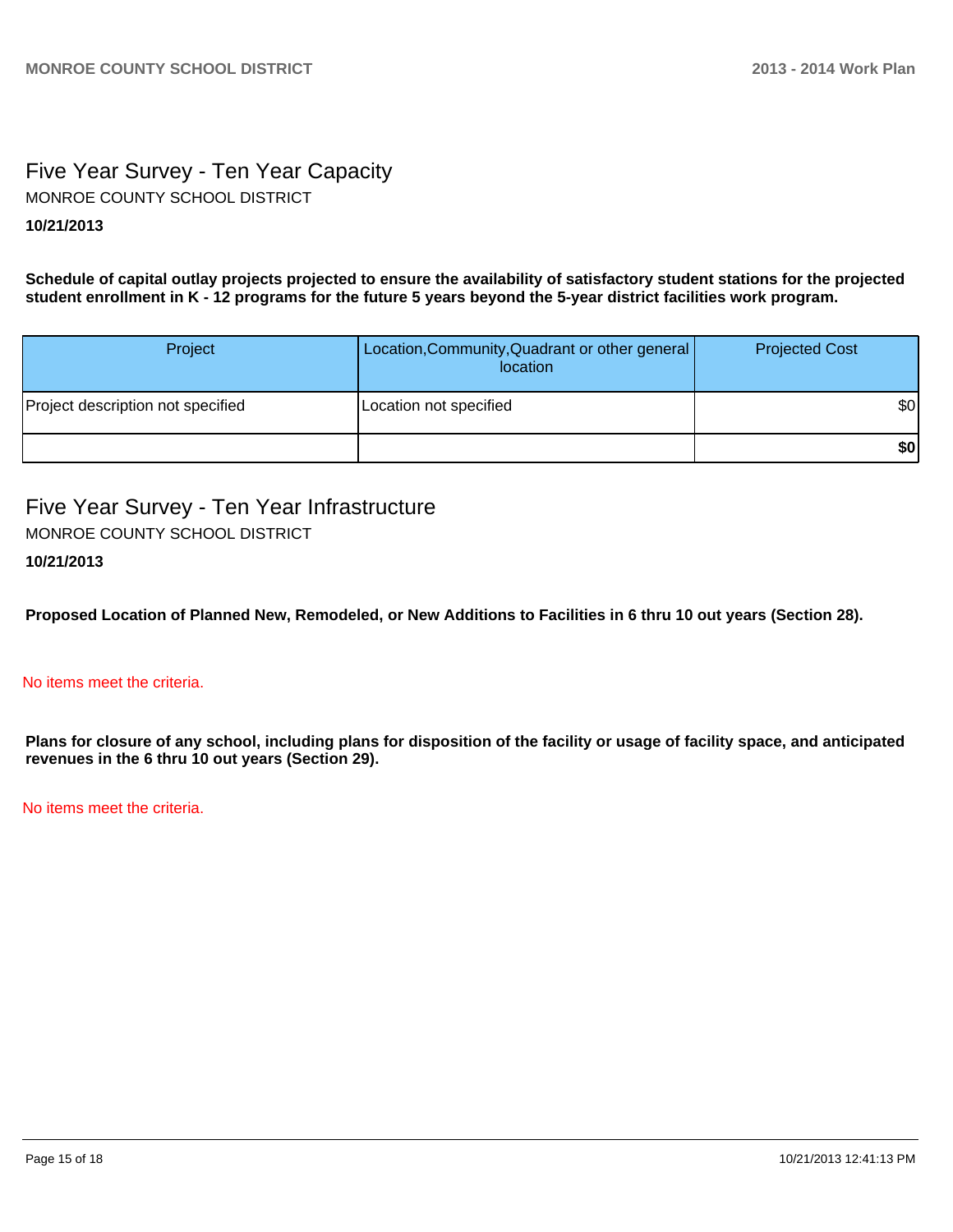Five Year Survey - Ten Year Maintenance **10/21/2013** MONROE COUNTY SCHOOL DISTRICT

**District projects and locations regarding the projected need for major renovation, repair, and maintenance projects within the district in years 6 - 10 beyond the projects plans detailed in the five years covered by the work plan.**

No items match the criteria.

## Five Year Survey - Ten Year Utilization

MONROE COUNTY SCHOOL DISTRICT

**10/21/2013**

**Schedule of planned capital outlay projects identifying the standard grade groupings, capacities, and planned utilization rates of future educational facilities of the district for both permanent and relocatable facilities.**

| <b>Grade Level</b><br>Projections | <b>FISH Student</b><br><b>Stations</b> | <b>Actual FISH</b><br>Capacity | Actual<br><b>COFTE</b> | Actual<br><b>Utilization</b> | Actual new<br><b>Student</b><br>Capacity to be<br>added/remove | Projected<br><b>COFTE</b> | Projected<br><b>Utilization</b> |
|-----------------------------------|----------------------------------------|--------------------------------|------------------------|------------------------------|----------------------------------------------------------------|---------------------------|---------------------------------|
| Elementary -<br>District Totals   | 3,263                                  | 3,263                          | 2,074.35               | 63.57 %                      |                                                                |                           | 0.00%                           |
| Middle - District<br>Totals       | 1,154                                  | 1,039                          | 752.50                 | 72.43 %                      |                                                                |                           | 0.00%                           |
| High - District<br>Totals         | 9,012                                  | 8,129                          | 4,884.15               | 60.08 %                      |                                                                |                           | 0.00%                           |
| Other - ESE, etc                  | 426                                    | 30                             | 20.90                  | 69.67 %                      |                                                                |                           | 0.00%                           |
|                                   | 13,855                                 | 12,461                         | 7,731.90               | 62.05 %                      |                                                                |                           | 0.00%                           |

**Combination schools are included with the middle schools for student stations, capacity, COFTE and utilization purposes because these facilities all have a 90% utilization factor. Use this space to explain or define the grade groupings for combination schools.**

No comments to report.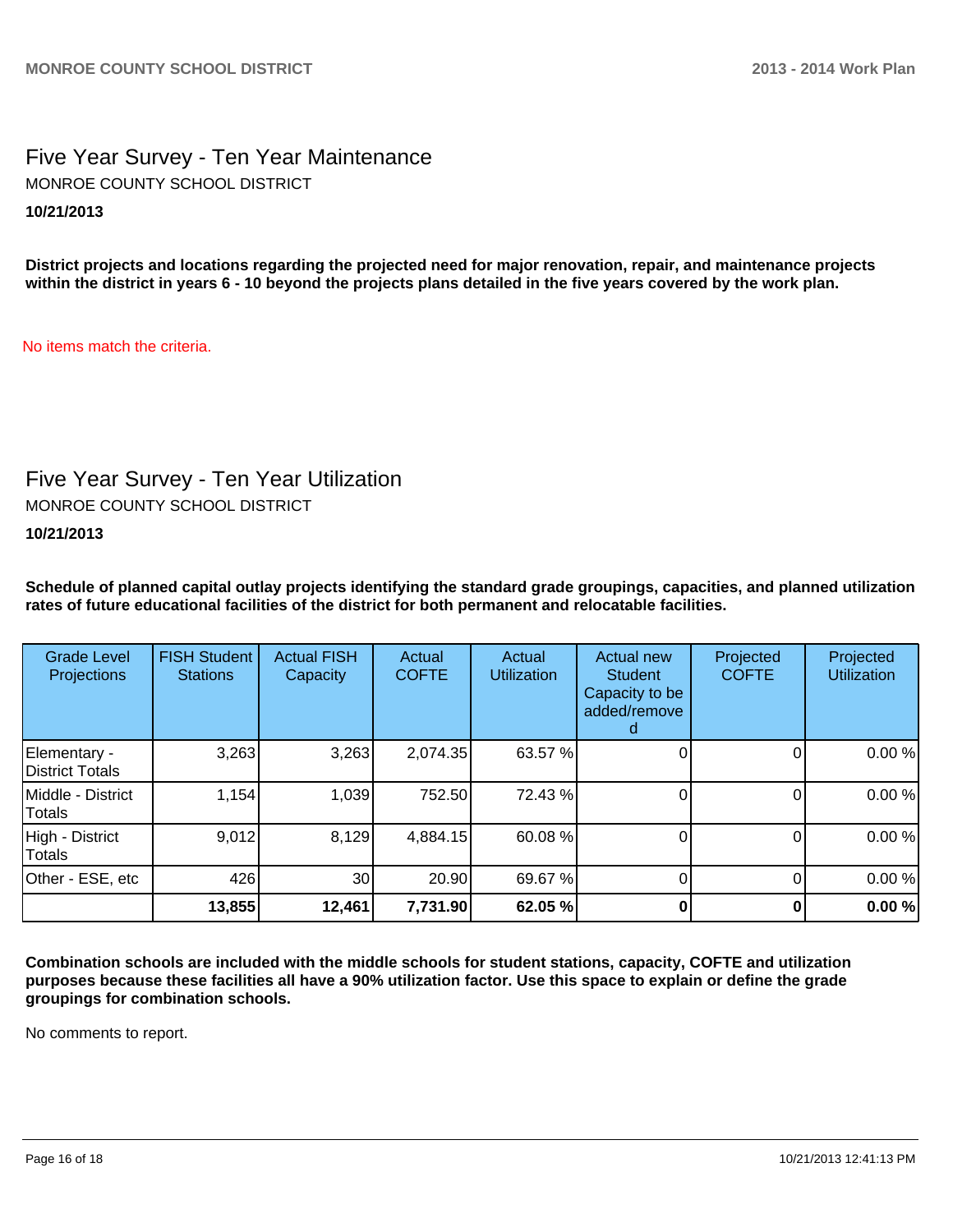Five Year Survey - Twenty Year Capacity **10/21/2013** MONROE COUNTY SCHOOL DISTRICT

**Schedule of capital outlay projects projected to ensure the availability of satisfactory student stations for the projected student enrollment in K - 12 programs for the future 11 - 20 years beyond the 5-year district facilities work program.**

No items match the criteria.

Five Year Survey - Twenty Year Infrastructure MONROE COUNTY SCHOOL DISTRICT

**10/21/2013**

**Proposed Location of Planned New, Remodeled, or New Additions to Facilities in the 11 through 20 out years (Section 28).**

No items meet the criteria.

**Plans for closure of any school, including plans for disposition of the facility or usage of facility space, and anticipated revenues in the 11 through 20 out years (Section 29).**

No items meet the criteria.